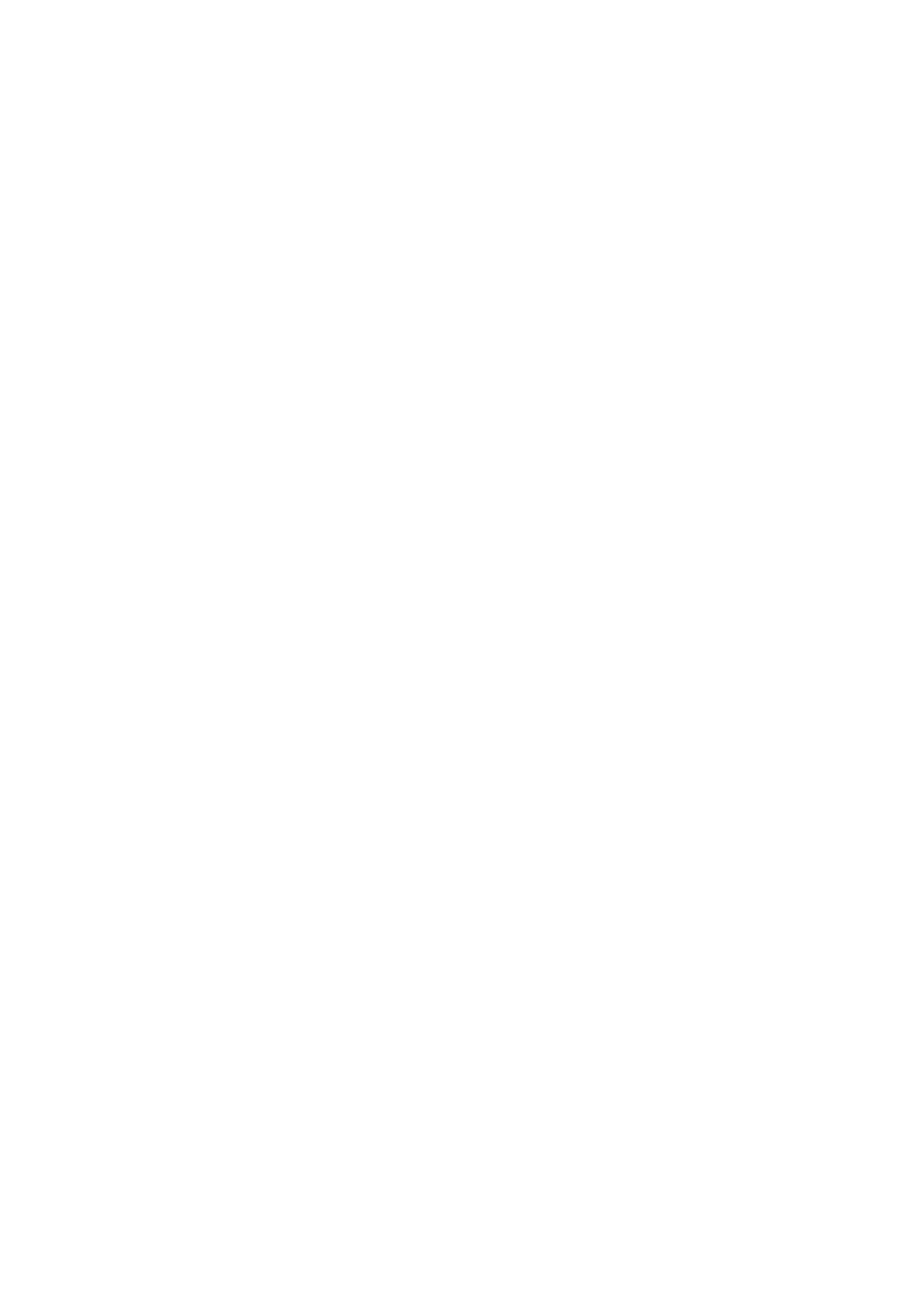# **Contents**

| <b>Foreword</b>                                                | $\overline{2}$ |
|----------------------------------------------------------------|----------------|
| <b>Introduction</b>                                            | 4              |
| <b>What is Think Family practice?</b>                          | 6              |
| <b>Services which Think Family</b>                             | 8              |
| <b>Children's Trusts which Think Family</b>                    | 9              |
| Think Family is more effective and cost-effective              | 11             |
| Think Family, prevention and early intervention                | 13             |
| Supporting the families with the greatest needs                | 14             |
| Estimating the number of families needing intensive support    | 16             |
| Think Family and safeguarding and promoting children's welfare | 18             |
| <b>Target setting and commissioning for Think Family</b>       | 19             |
| <b>Resources, grant requirements and monitoring</b>            | 20             |
| <b>Measurement of success</b>                                  | 21             |
| <b>Support</b>                                                 | 22             |
| <b>Annex - Relevant Government Plans and Strategies</b>        | 23             |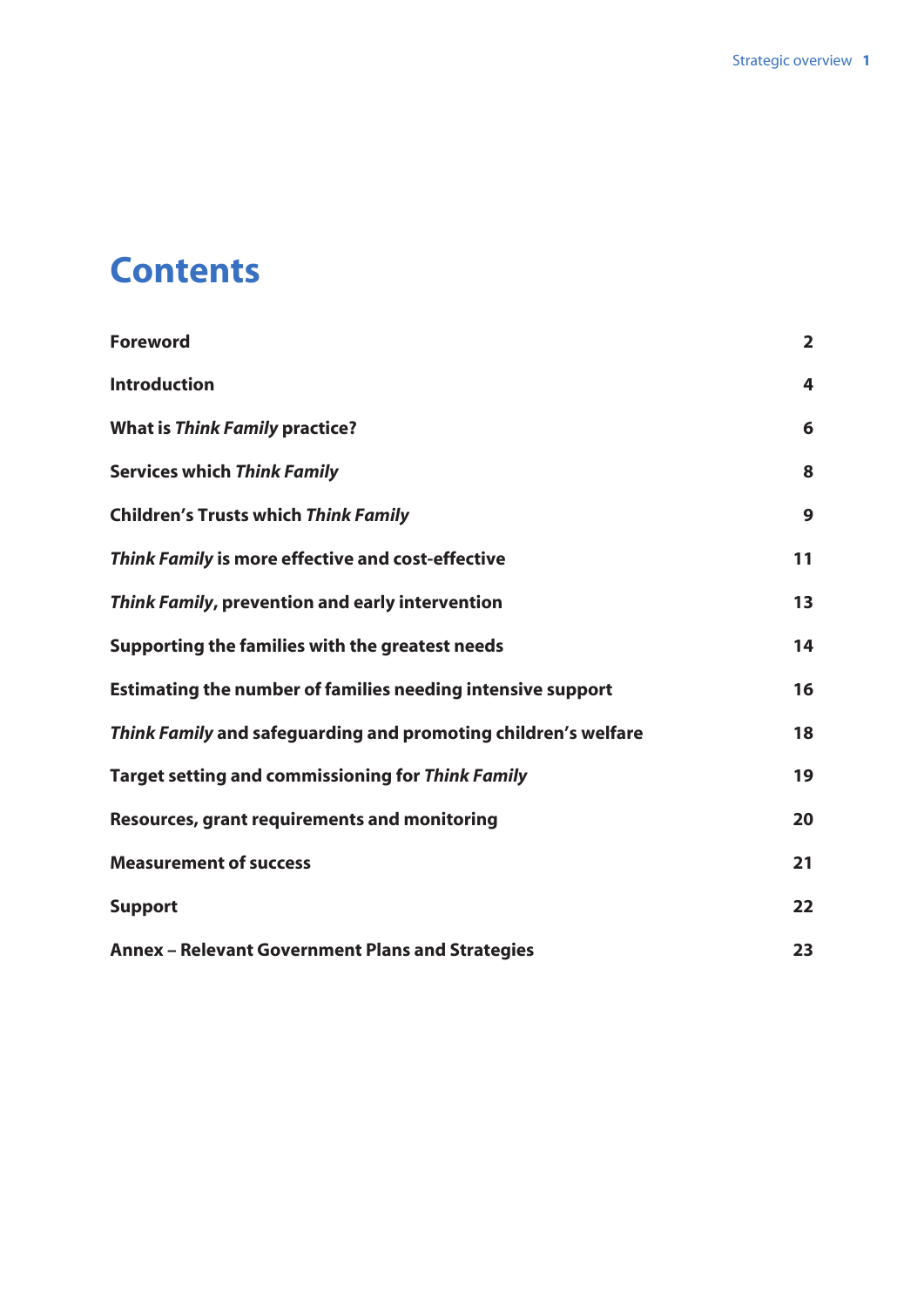# **Foreword**

Families, in whatever form they take, are the bedrock of our society. Mothers, fathers, brothers, sisters, grandparents, step family and extended family members provide the support, safety and encouragement in which children grow up and use as a springboard for creating their place within the world. Often it is the commitment of mothers and fathers to do the best for their children which motivates the family to overcome the challenges which life throws at them.

Each of our Departments are committed to helping families succeed through everything which we do. If families are to thrive, they need effective health and education services and decent, affordable housing.

Of course all families experience problems from time to time. For some, timely advice from a friend, trusted professional or signposting to a source of help is all that is needed. For others, for example where a family member is experiencing a long-term health problem, has a child who has got into trouble with the police or has been excluded from school, more intensive help may be needed. Taking wider family needs into account when helping individual family members is key to success. Children whose mothers and fathers have attended positive parenting programmes experience far fewer behaviour problems for example. Understanding that someone has child care responsibilities or is motivated to succeed because of their children's or partner's needs, can help ensure that the support they are offered to find a job or overcome a health problem, aids rather than hinders them.

The Social Exclusion Taskforce in their *Families at Risk* review estimated that around 140,000 of the 13.8 million families in England experience entrenched problems of the type which are often passed from generation to generation. The children of these families are, for example, ten times more likely to be in trouble with the police and eight times more likely to be excluded from school. This is despite the support which is often provided from a large number of different agencies. But evidence shows this support often doesn't succeed because it is poorly co-ordinated and does not take into account the wider family problems which lie at the root of those experienced by individual children or adult family members.

*Think Family* practice – making sure that the support provided by children's, adults' and family services is co-ordinated and focused on problems affecting the whole family – is important for everyone, and is the *only* effective way of working with families experiencing the most significant problems.

This is why the Government is committed to a national programme of reform and culture change which involve all schools' and children's services, the NHS, Jobcentres Plus, police, probation and prisons: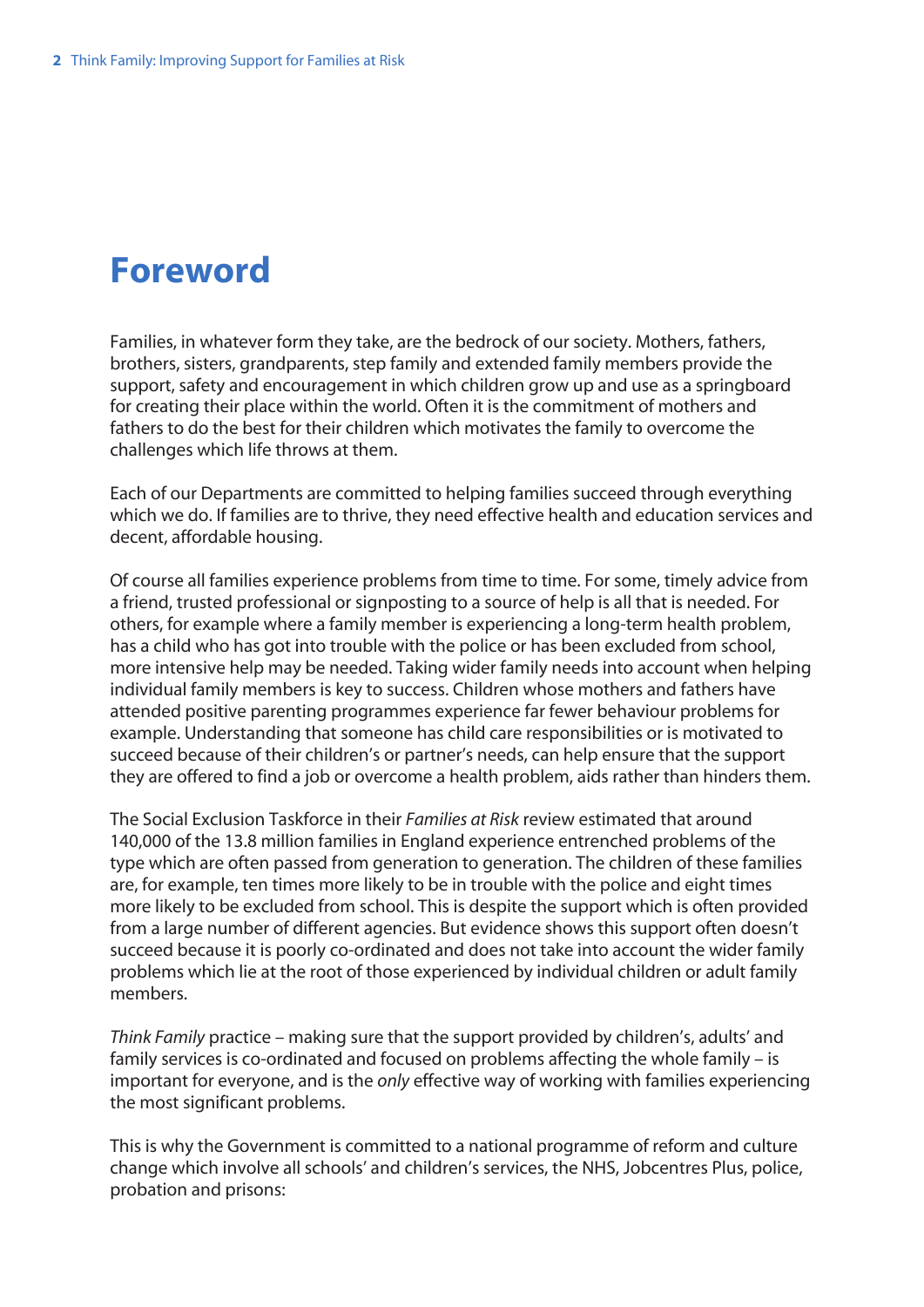- to improve the *identification and support* of adults experiencing problems who are parents or carers; and
- to *co-ordinate the support* that is provided by different agencies to each family, especially those experiencing significant problems.

Since April 2009 all local authorities are able to access extra funding to support these reforms and introduce targeted services for parents and families experiencing particular problems.

This Toolkit sets out some of the ways in which these practices can be developed 'on the ground' and represents an important step towards setting out how *Think Family* can be made a reality in day-to-day practice. Much of what it contains has been developed locally and reflects the enormous commitment and ingenuity of those working with children, mothers, fathers and families. Our endorsement of this Toolkit reflects the shared commitment between our Department to support them in this important work.



Saun Remarch

Dawn Primarolo, Minister for Children, Young People and Families, DCSF



fag Bulu

Andy Burnham, Department of Health



ستمويهما سعيلتديه David Hanson, Home Office



WariaFale

Maria Eagle, Ministry of Justice



John Healey, Minister for Housing and Planning, Communities & Local Government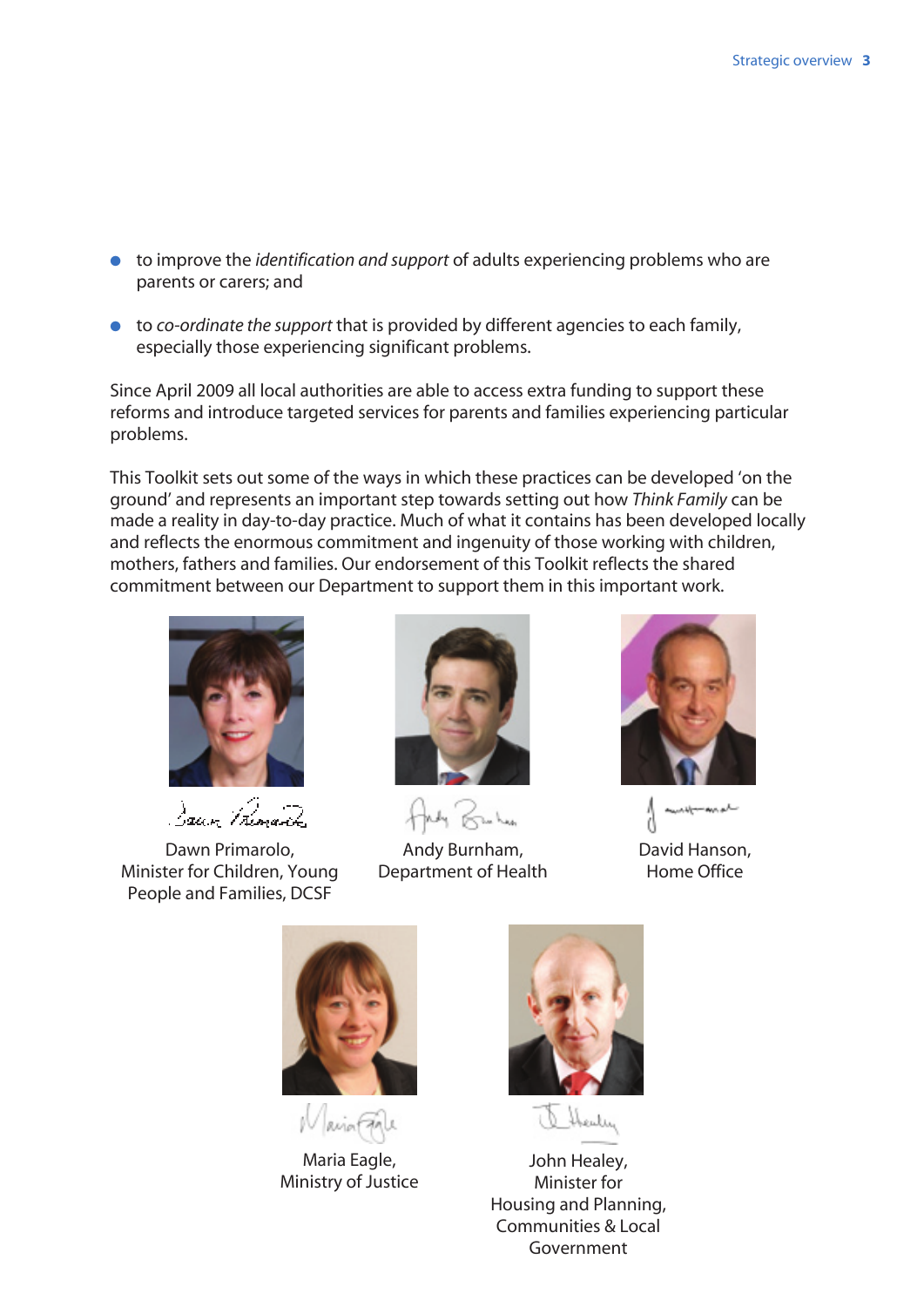# **Introduction**

- **1.** *Think Family* **means securing** *better outcomes* **for children, young people and families with additional needs by** *co-ordinating* **the support they receive from children's, young people's, adults' and family services.**
- **2.** *Think Family* can also be seen as building the family dimension into everything we do. It refers to a specific set of reforms developed by the Social Exclusion Taskforce that found families experiencing multiple and inter-generational disadvantage were still achieving poor outcomes despite significant improvements in outcomes across the rest of society. The complex and inter-generational nature of the problems some families face mean that it will take a significant amount of time and effort to achieve change. Nevertheless, the Government is committed to doing more to enable and support communities and services to drive forward and embed reforms that research and the experience of families and practitioners suggest will make a real difference.
- **3.** *Think Family* is based on *evidence-based practice* and is closely linked to the *early intervention framework* set out in the White Paper: *Your child, your schools, our future: building a 21st century schools system*. It is important that every local authority develops a framework and processes for identifying children's needs and ensuring they are met, and the roles and responsibilities of different services working with both individuals

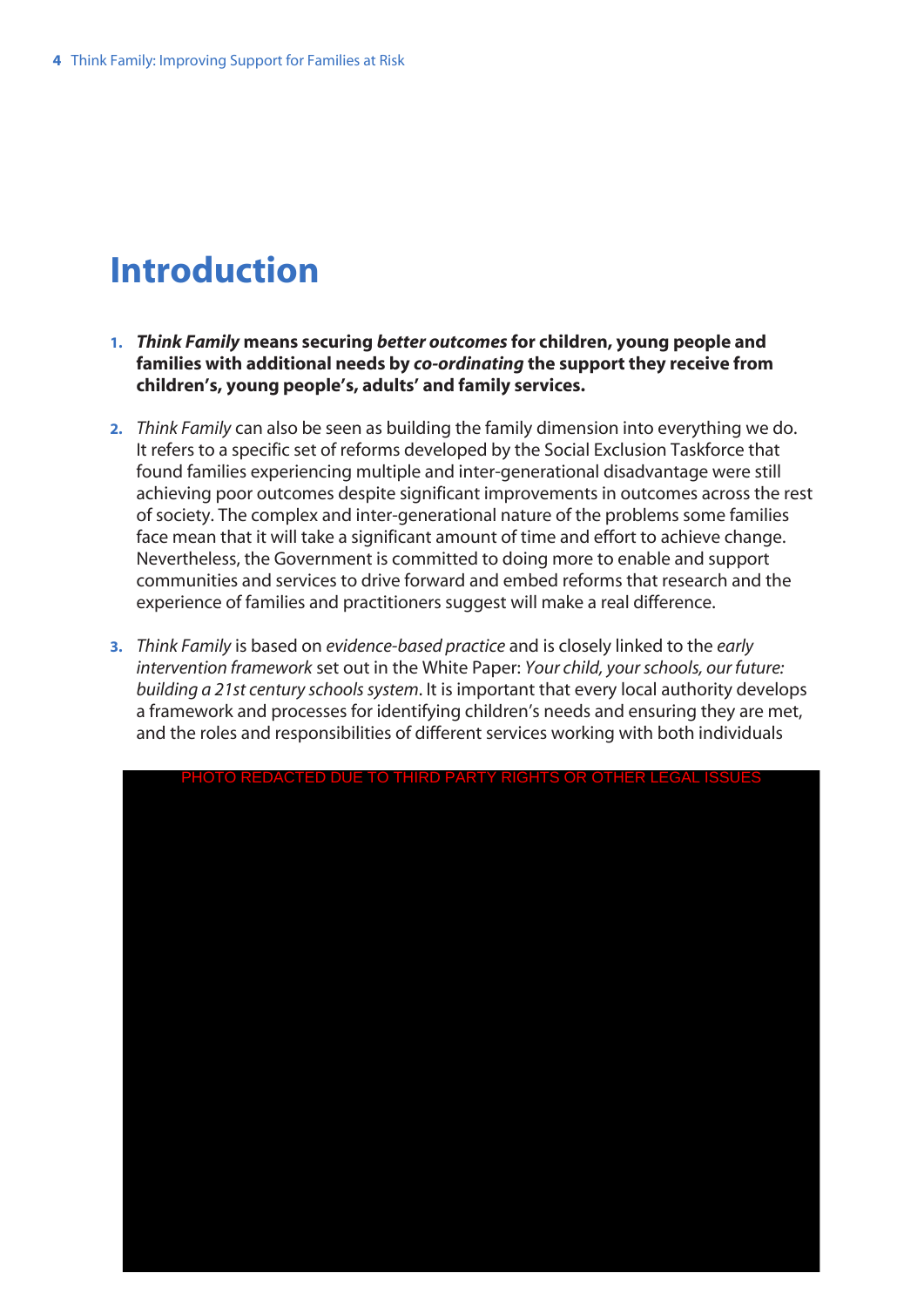and families. A consultation document will take forward the commitment in the White Paper to set out what a national framework should look like and how this should be implemented locally.

- **4.** Since 2007 *Think Family* approaches have been tested in 15 pathfinder areas, and as announced in the recent Youth Crime Action Plan and The Children's Plan *One Year On* Report, from April 2009 all local authorities now receive extra funding to:
	- implement *Think Family* reforms to local authority and health service systems and services;
	- set up Youth Crime Family Intervention Projects (FIPs) to provide intensive support to families in the greatest difficulty;
	- offer Parenting Early Intervention Programmes (PEIPs) to help improve parenting skills of mothers and fathers of children (aged 8–13) who are at risk of poor outcomes; and
	- continue to fund Parenting Experts and Parenting Practitioners in all top tier authorities.
- **5.** In addition, some local authorities continue to be eligible for significant additional funding to support the development of family-based approaches to tackle anti-social behaviour and child poverty.

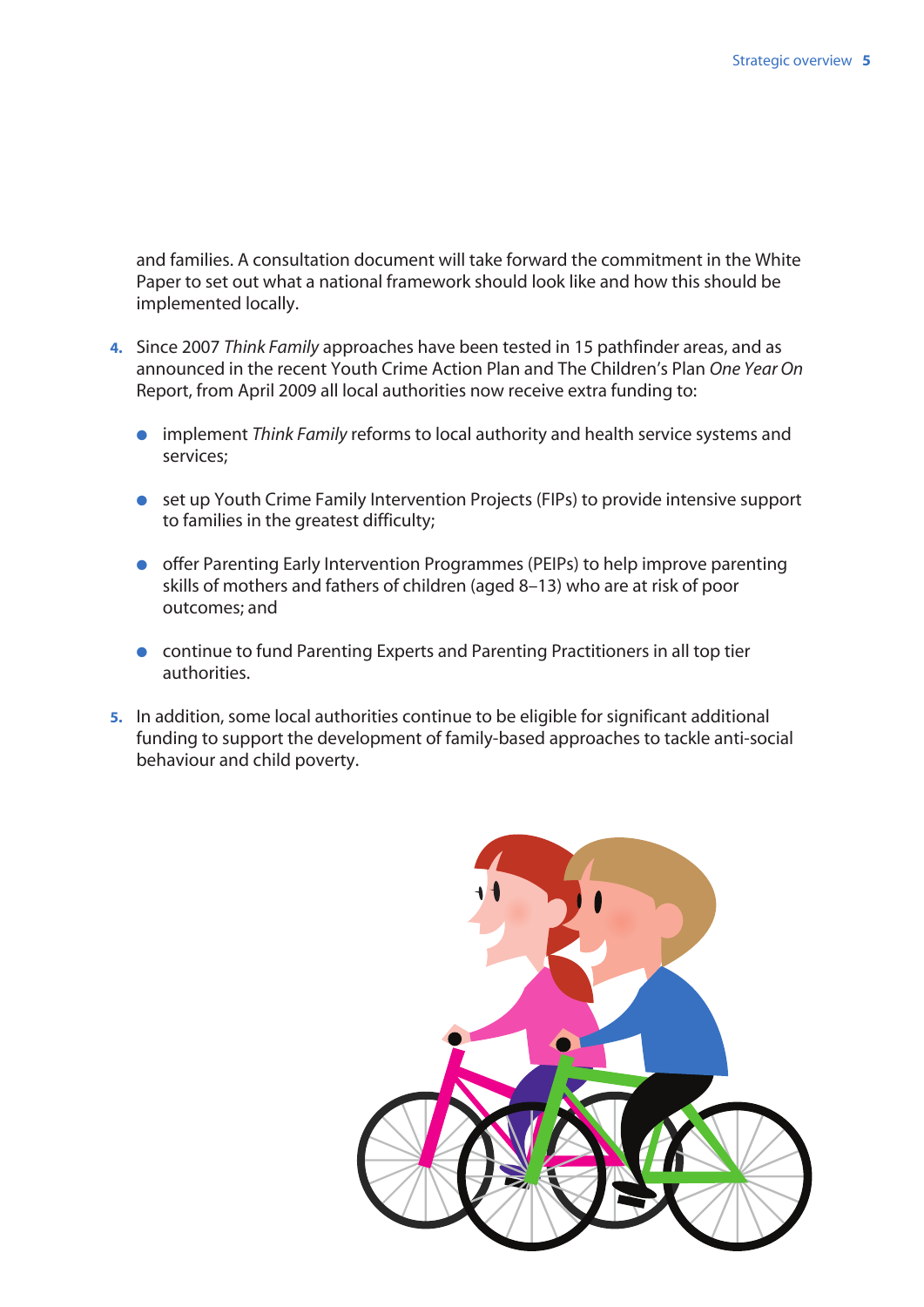# **What is Think Family practice?**

- **6.** *Think Family* means reforming systems and services provided for vulnerable children, young people and adults to secure *better outcomes* for children, by *co-ordinating* the support they receive from children's, adults' and family services so that they can:
	- identify families at risk of poor outcomes to provide support at the earliest opportunity;
	- meet the full range of needs within each family they are supporting or working with;
	- develop services which can respond effectively to the most challenging families; and
	- strengthen the ability of family members to provide care and support to each other.
- **7.** Services of all types statutory, voluntary and independent – may all come into contact with families at risk of poor outcomes. The implications of *Think Family* are far reaching and extend to both universal and targeted services working with adults, young people, children and families and working across all sectors.
- **8.** *Think Family* reforms should form an integral part of local strategies to improve children's well-being and in particular Children and Young People's Plans (CYPP) and other local strategic plans.

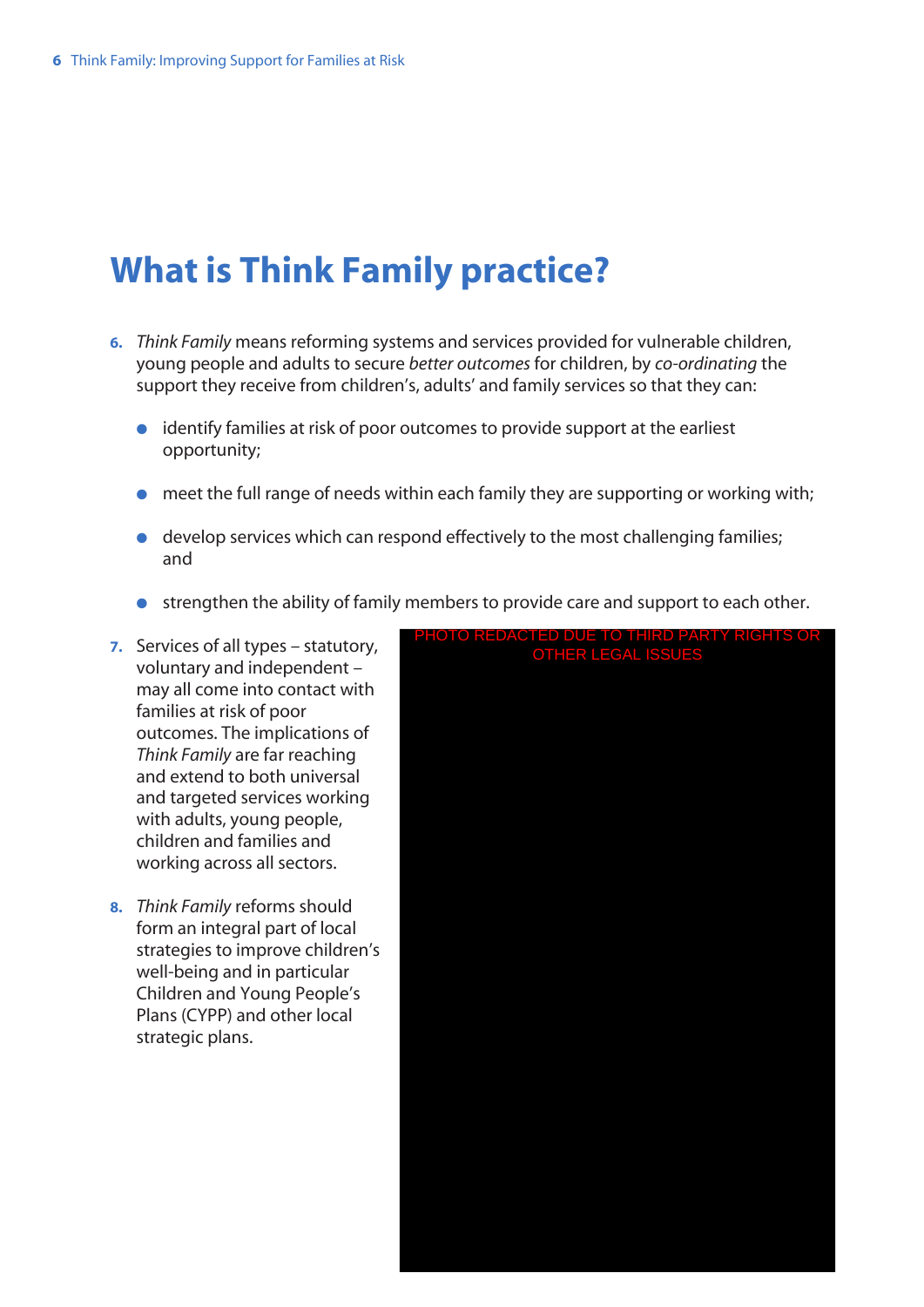### **Islington Family Pathfinder – progress implementing systems change**

Islington local authority has introduced a *Think Family* Programme Board which is chaired by an Assistant Director from Adult Mental Health, and has a Children's Social Care Service Head as deputy chair. The Board is attended by senior managers from adults' and children's services from both the statutory and voluntary sector. The Board drives forward the programme of change via its feedback to the Family Support Strategy Group (FSSG), which leads the early intervention and prevention work for families at risk. The FSSG reports to the Children's Board and, ultimately, to the Local Strategic Partnership.

A *Think Family* service based upon joint working between adults' and children's services has been established and agencies referring families to the team are expected to remain involved in the first phase of an intervention with a family. The team undertake multi-agency, whole family assessments based upon the Common Assessment Framework (CAF). Identified unmet needs and support to build upon family strengths are set out in a support plan, developed at multi-agency 'Team Around the Family' (TAF) meetings and regularly reviewed.

An extensive workforce development programme is embedding integrated working practices amongst staff working with children, young people and parents. The *Think Family* team delivers training on *Think Family* approaches, services available locally and referral routes into these. 'Safeguarding Children' training has also been arranged for adult mental health services and an adult mental health practitioner is working with the Local Safeguarding Children Board to deliver training for new social workers in both adults' and children's services.

**9.** When working with families it is important to 'Think Fathers' as well. Fathers can have a significant, positive impact on their children's outcomes. For example, research shows that children with highly involved fathers do better at school and are more empathic in the way that they behave. More and more fathers want to be involved within their family and in their children's upbringing even if they are no longer living with the children and their mother. However, many fathers find this difficult and feel they are not recognised or encouraged to get involved by schools or health services. Children's services can still be very mother-focused and fathers can, often inadvertently, be made to feel unwelcome or uncomfortable when they try to use them. Managers and commissioners should therefore make sure that their services take account of the needs of fathers and actively look for ways to engage them. The Department for Children, Schools and Families (DCSF) publication *Dad Test* sets out practical steps organisations can take to remove these barriers to fathers' participation.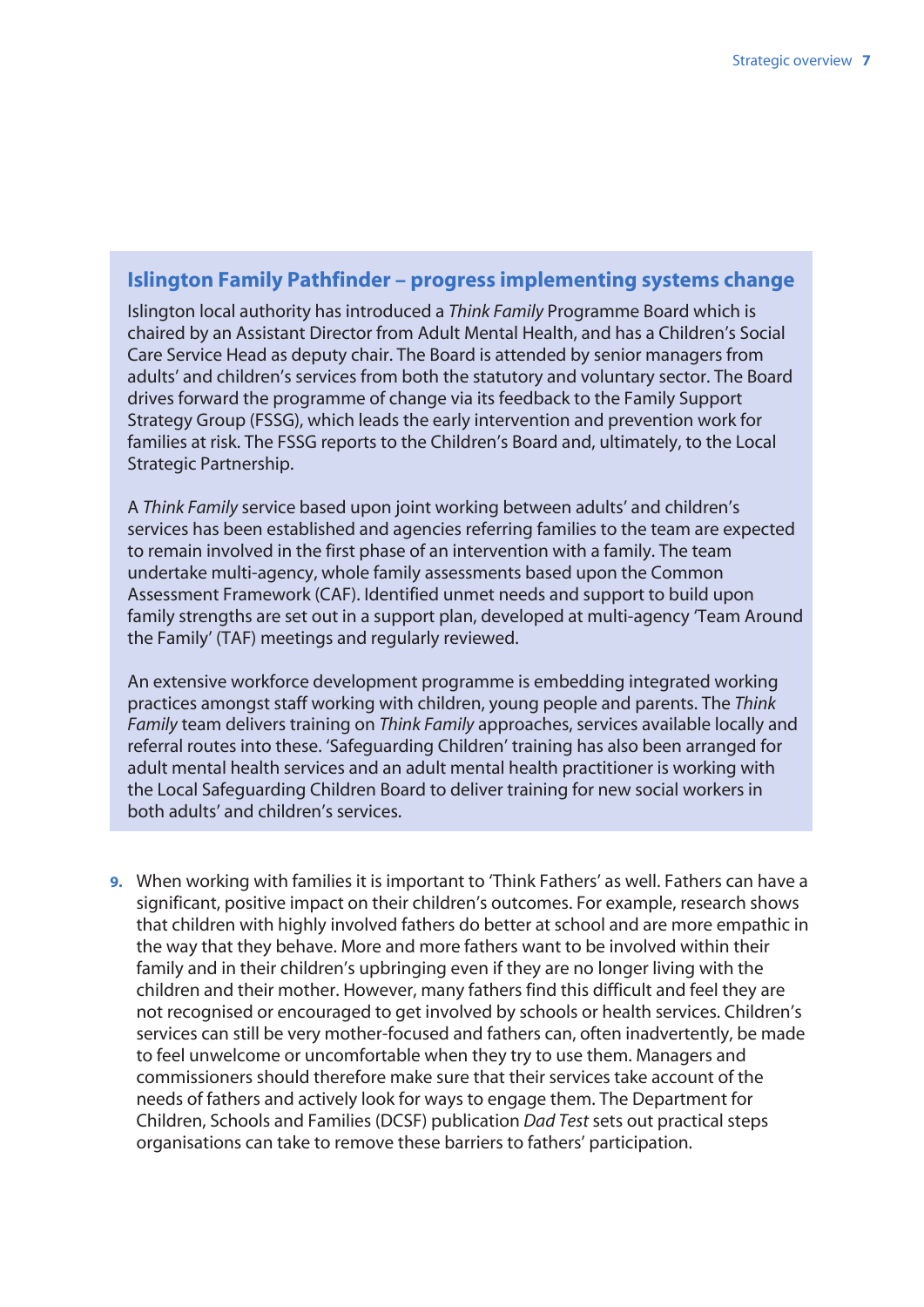# **Services which Think Family**

- **10.** All services which *Think Family* need to consider the family situation in all areas of their work, and:
	- use assessments to establish how the needs of other family members affect their client and whether meeting those needs might benefit their client;
	- work with other local agencies to identify, refer and plan how the needs of wider family members can be met alongside their client, for example referring a parent to drug or alcohol services, or helping them claim financial support they are entitled to;
	- seek out specialist advice and support when multiple or complex needs are identified, for example multi-agency whole family support;
	- agree how information can be shared to identify those in need or at risk of poor outcomes and plan the most appropriate support;
	- champion *Think Family* practice through joint staff training and recruitment and the information they provide to service users and the public;
	- prioritise the safety and welfare of children within the family, involve the child's social worker and follow Local Safeguarding Children Board procedures when children may be at risk of suffering from harm (when domestic violence is suspected or a child appears to be neglected for example); and
	- consider the involvement, potential contribution and (when appropriate) the risks associated with all of the adults who have a significant influence on a family, even if they are not living in the same house, or are not formally a family 'member'.

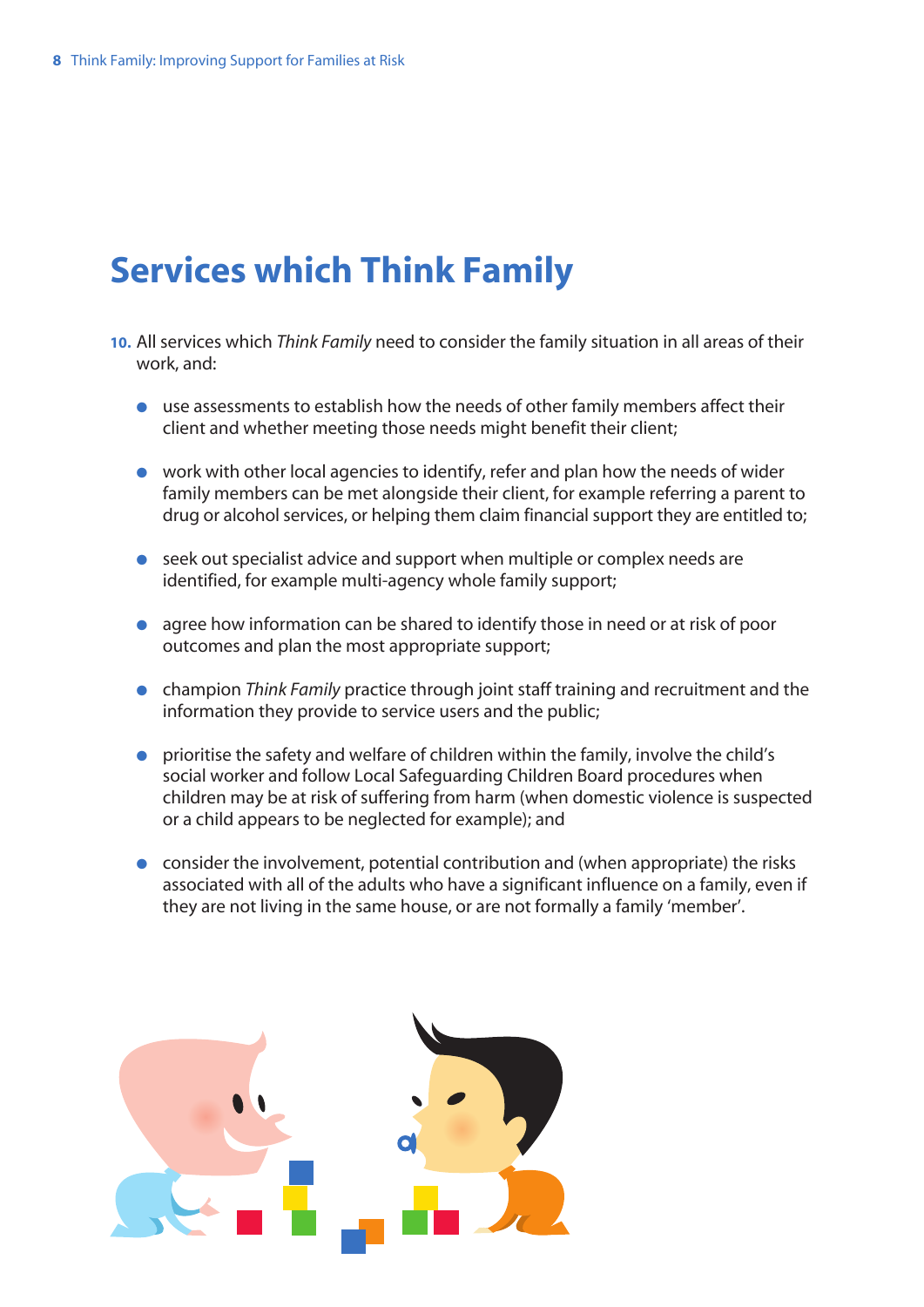# **Children's Trusts which Think Family**

- **11.** Children's Trusts which *Think Family* identify strategic *Think Family* champions who lead and account for progress in reforming systems and services, and:
	- secure the agreement of adults', young people's and children's services to use *Think Family* approaches and practices and agree with partners the contribution on how this will help deliver national and local targets and reduce demands on other services;

**Note:** Think Family *approaches and services could help to deliver existing local targets to meet the needs of vulnerable children, young people or adults as set out in Local Area Agreements, Children and Young Peoples Plans and Parenting Strategies. Planned reductions in the cost burden on the criminal justice system, care system and health service expected to follow interventions with families which have made significant calls on these services in the past could also be estimated.*

- seek out and respond to the needs and preferences of family members when designing or reviewing strategies, policies and services;
- ensure that universal services like Sure Start Children's Centres, Family Information Services, and schools, including extended school provision, act as a gateway to more intensive help;
- commission targeted parent and family support services for families with complex

needs. These should use an evidence-based approach and a good knowledge of 'what works for whom and how' locally and draw upon good working relationships with a wide range of service providers including the third sector;

**Note:** *These can include parent and family support provided through Sure Start Children's Centres, extended schools, parenting support programmes, and voluntary sector and community organisations. More intensive support for families is usually co-ordinated and in part delivered by key workers (usually a family worker who provides or arranges for practical support and evidence-based interventions and may also take on the role of a lead professional for some or all family members). The key worker is then backed up by a multiagency panel or team. Family Intervention Projects (FIPs) are based on this approach.*

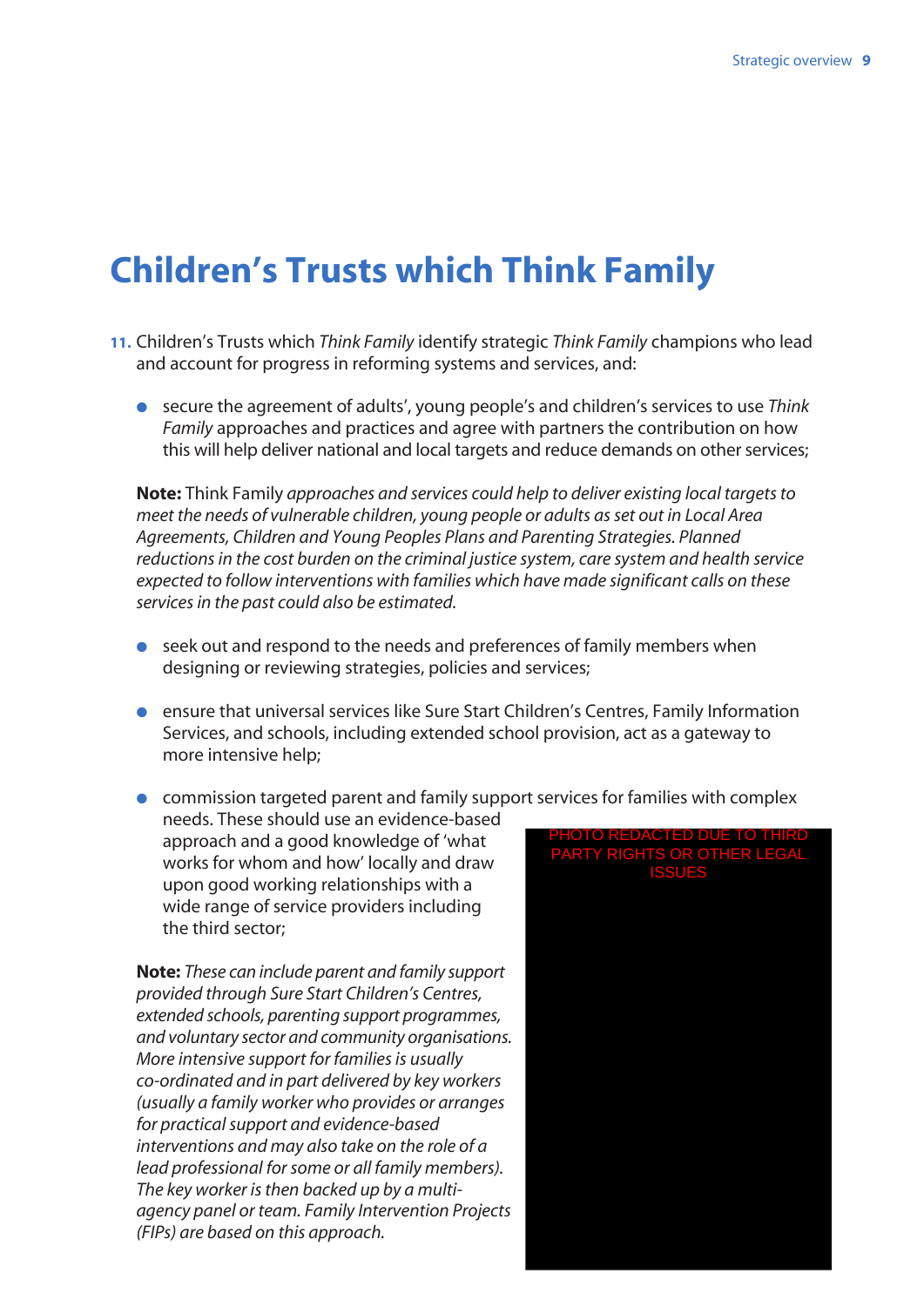● share information needed to assess and support family needs (with their consent and in line with national guidance/local information sharing arrangements) and use staff training, family assessments and budget pooling arrangements to intervene earlier, co-ordinate and 'join up' support for members of families at risk.

**Note:** *In 2008 the Government published* Information Sharing: Guidance for practitioners and managers*. This guidance is applicable to practitioners and managers in both children's and adults' services. The guidance and supporting material can be found at:* www.everychildmatters.gov.uk/informationsharing

### **Case study – County Durham, targeting families 'at risk'**

County Durham operates a Family Pathfinder, Family Intervention Teams and a Parenting Early Intervention Programme which together are able to work with at least 450 families each year. Following a robust analysis of local data three teams were formed to work with families 'at risk' in the three areas of the County with the greatest levels of need.

Adults' services are represented at all levels of the Family Pathfinder project and a pathway to help adults' services to access support for their children of their service users. The CAF and whole family assessment are used to identify the needs of every member of the family. Another initiative developed with adults' services and using a *Think Family* approach has piloted work to support parents with learning difficulties who are experiencing parenting problems.

A 'Think Family/Think Community' strategic group has been set up to drive *Think Family* implementation across the County. This group includes senior representatives from adults' and children's services including the Primary Care Trust's

adult and child health commissioners and housing services. The group provides an overarching strategic approach to the commissioning, co-ordination and development of local services to families and communities.

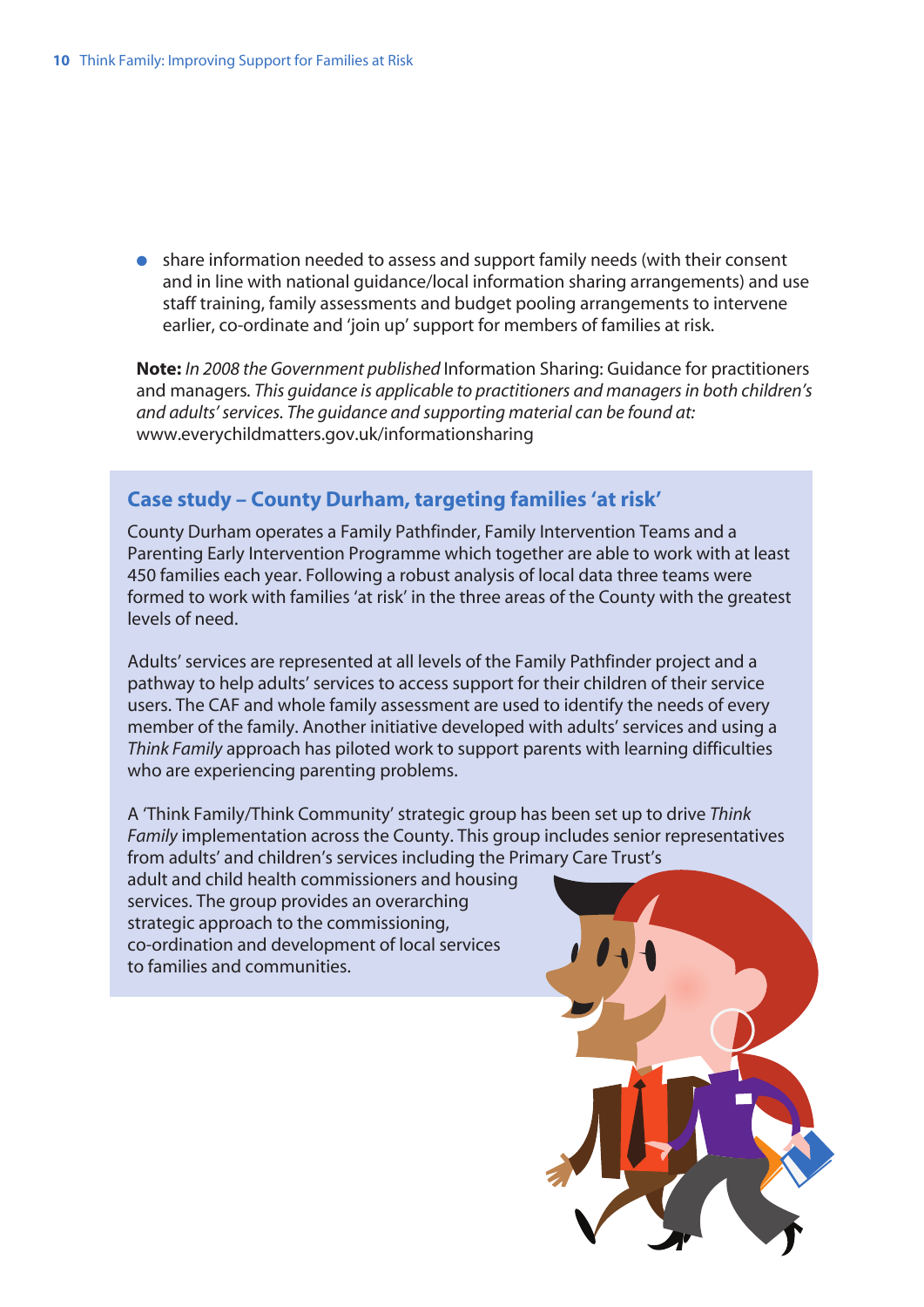# **Think Family is more effective and cost‑effective**

- **12.** A small number of families are responsible for a disproportionate amount of the workload of many different agencies. These families experience multiple problems and need significant amounts of support, sometimes for a long period of time. But although schools, health services, the criminal justice system and housing services may all have regular contact with the same family this does not mean that all of the family's needs are being identified or met.
- **13.** There are powerful economic arguments for targeting intensive and co-ordinated support towards families with complex problems. The estimated cost of a family who is being evicted from their home for anti-social behaviour is estimated at between £250,000–£350,000 per annum, whilst the cost of a FIP working with one family, that could prevent the family being evicted and children being accommodated, is £14,000 per annum. Potential savings for a range of local services can be calculated based on the outcomes of the first families leaving FIPs as set out in Toolkit Guidance Note 4.
- **14.** Assessing and identifying broader needs of all family members and supporting them all in a co-ordinated way can minimise duplication by frontline services and free up resources to provide additional support to the families that need it most. Adults' services working

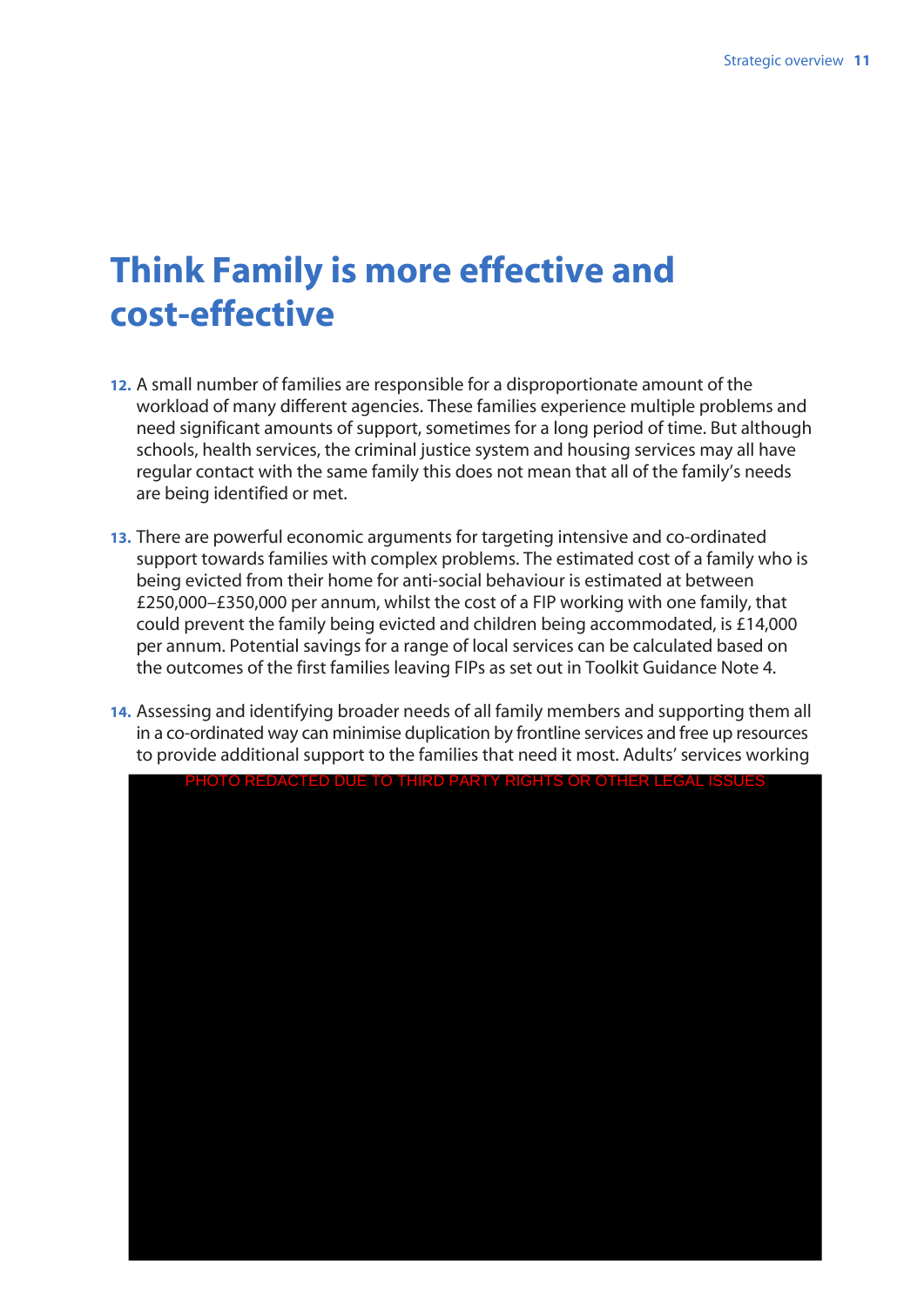with, for example, a disabled mother or father can help ensure that children in the family are supported and protected and that family members are better able to support each other in future.

**15.** The duty placed on all statutory bodies to secure the safety and welfare of children means that all those involved in the planning and delivery of whole-family interventions, and most importantly the child's social worker, should be satisfied that the support being provided to the parent is in the best interests of the child or children involved. When a child is thought to be at risk in any way local safeguarding procedures should be followed.

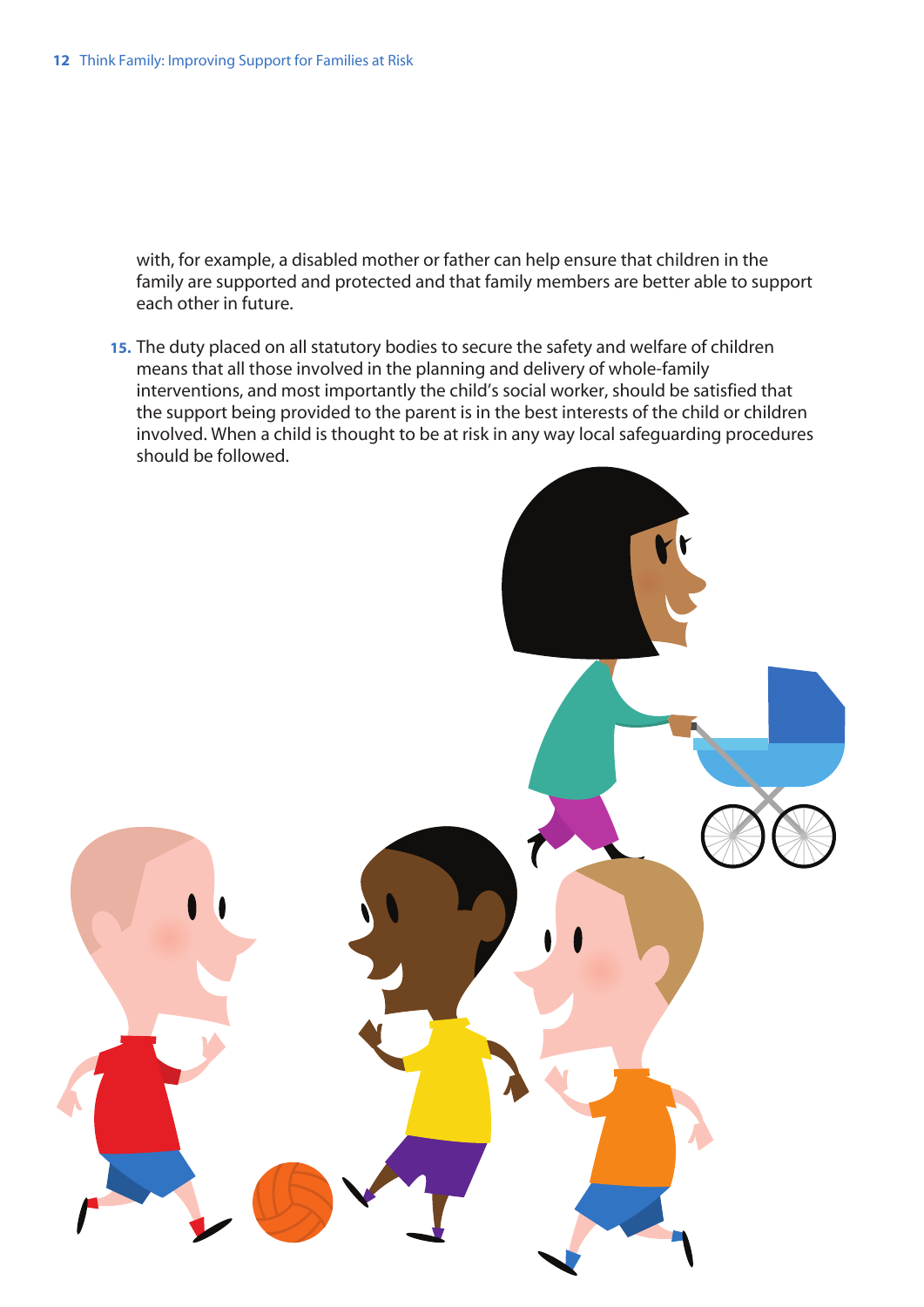# **Think Family, prevention and early intervention**

**16.** A vital part of *Think Family* practices are the steps taken by children's, young people's and adults' services to identify child and wider family needs which extend beyond the individual they are supporting. Intervening early with a *Think Family* approach can help avoid problems escalating to crisis level and reduce the number of families and individuals who need intensive support in the future.

|  |  |  |  | PHOTO REDACTED DUE TO THIRD PARTY RIGHTS OR OTHER LEGAL ISSUES |  |
|--|--|--|--|----------------------------------------------------------------|--|
|  |  |  |  |                                                                |  |
|  |  |  |  |                                                                |  |
|  |  |  |  |                                                                |  |
|  |  |  |  |                                                                |  |
|  |  |  |  |                                                                |  |
|  |  |  |  |                                                                |  |
|  |  |  |  |                                                                |  |
|  |  |  |  |                                                                |  |
|  |  |  |  |                                                                |  |
|  |  |  |  |                                                                |  |
|  |  |  |  |                                                                |  |
|  |  |  |  |                                                                |  |
|  |  |  |  |                                                                |  |
|  |  |  |  |                                                                |  |
|  |  |  |  |                                                                |  |
|  |  |  |  |                                                                |  |
|  |  |  |  |                                                                |  |
|  |  |  |  |                                                                |  |
|  |  |  |  |                                                                |  |
|  |  |  |  |                                                                |  |
|  |  |  |  |                                                                |  |
|  |  |  |  |                                                                |  |
|  |  |  |  |                                                                |  |
|  |  |  |  |                                                                |  |
|  |  |  |  |                                                                |  |
|  |  |  |  |                                                                |  |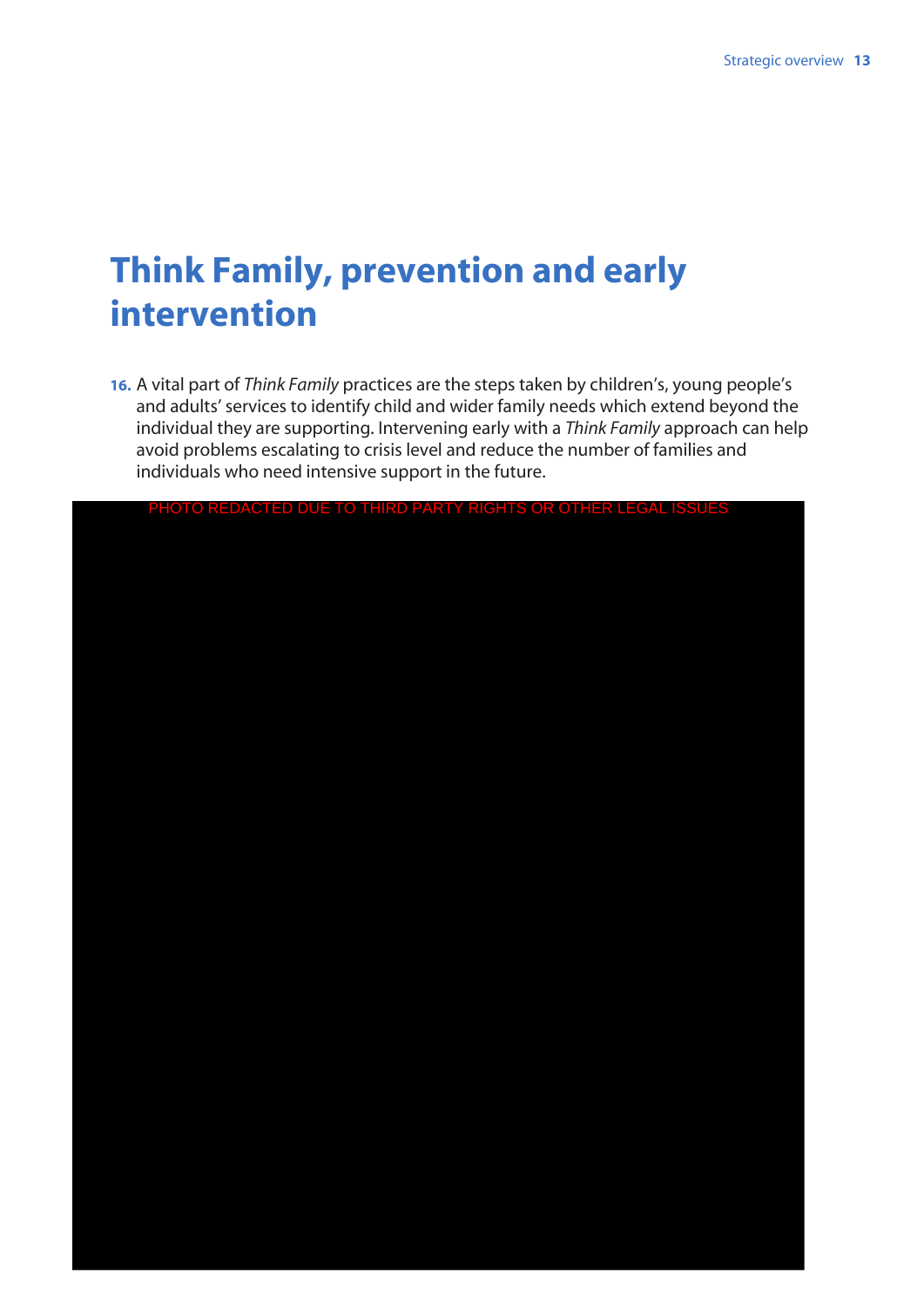# **Supporting the families with the greatest needs**

- **17.** *Think Family* approaches help to provide responses to the most vulnerable families and reduce inter-generational cycles of poor outcomes. By following evidence-based models for intervention intensive family-focused interventions with the most chaotic families and those with complex problems, such as FIPs, have been remarkably successful in engaging and bringing about change for families with whom services have not been successful in the past $^{\rm 1}.$
- **18.** Children with health or behavioural problems or who are involved in anti-social or criminal activity, poor school attendance, and parents with mental or physical health problems or drug and alcohol dependence have all been shown to benefit from this approach whilst reductions in anti-social behaviour and risk of homelessness overall have been particularly impressive.



1 National Centre for Social Research, **Family Intervention Projects – An Evaluation of their Design, Set-up and Early Outcomes (2008).** www.dfes.gov.uk/research/programmeofresearch/projectinformation.cfm?projectId=15499&type=5&r esultspage=1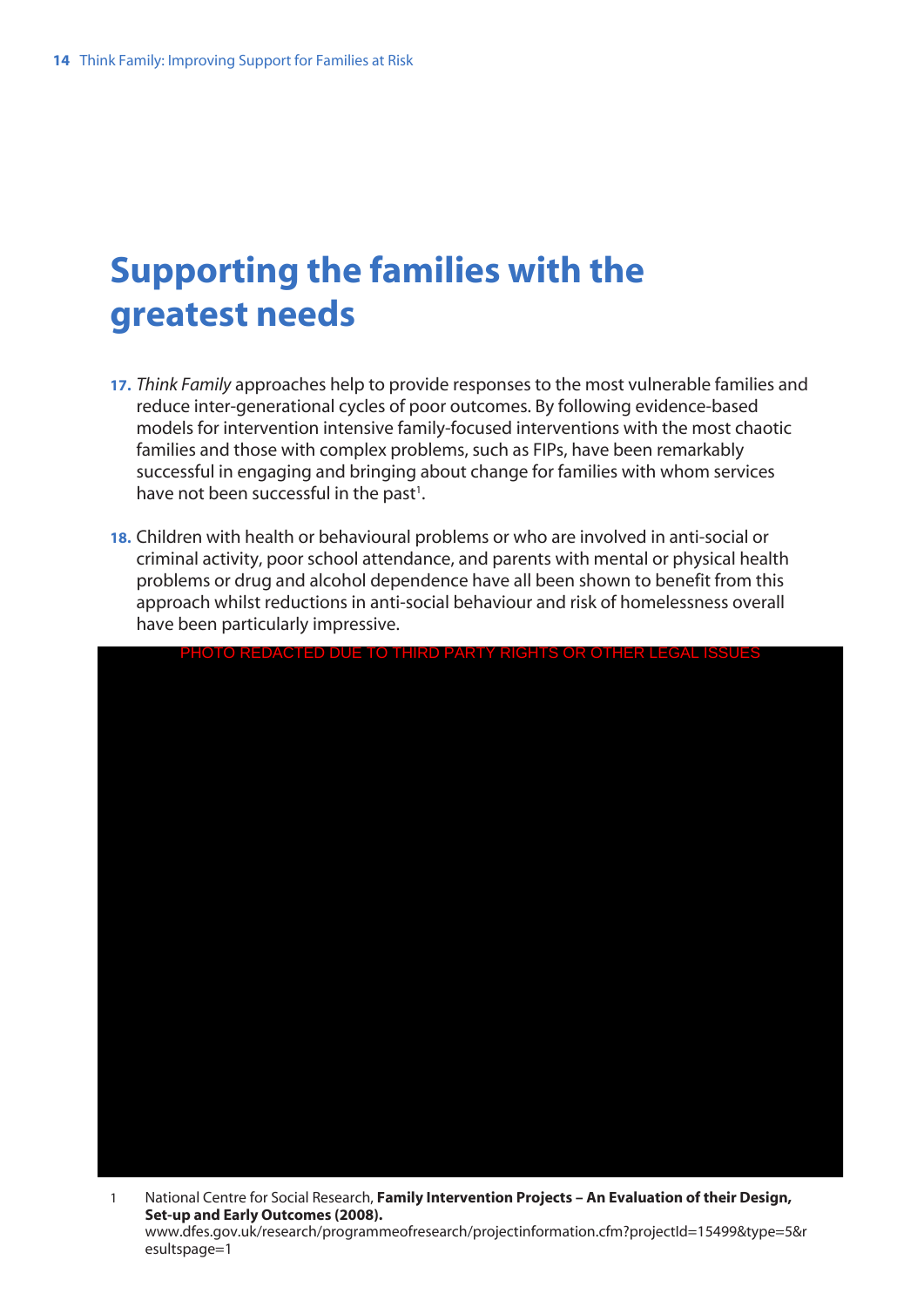## **Case study: Nottingham Family Intervention Project**

The Police, social services and education agreed to refer a family to the Nottingham FIP following reports of regular anti-social behaviour, non school attendance, concerns about child neglect and a threat of eviction. The four eldest children had not been attending school in the past 18 months and the two youngest children who were accessing education were at risk of permanent exclusion due to their very challenging and aggressive behaviour. The children's parents showed little evidence of being able to set boundaries, exercise discipline methods and could not communicate well with their children. The father had acute mental health difficulties and the mother was alcohol dependent and suffered depression.

A multi-agency conference was convened and the family's support needs were prioritised and arrangements for the co-ordination of a number of other services agreed.

- The FIP prioritised the family's housing situation and secured the local authority housing provider's agreement to suspend plans to evict the family while the FIP worked with family members.
- The FIP worker visited the family daily, early (7am) and late (midnight) to help establish parenting routines.
- Both parents were also asked to sign parenting contracts and anti-social behaviour contracts were served on the children.
- Alcohol services and counselling were arranged for the mother.
- Education/training was arranged for all the children, including a statement of educational need for one child.
- Specialist emotional and mental health support was provided by child and adolescent mental health services and adult mental health services.
- Tenancy support and debt management were provided.
- A multi-agency team around the family met every six weeks to review progress in dealing with their many complex needs.

In the last six months there have been no complaints of anti-social behaviour. All the school-age children are now in full-time education with over 90 per cent attendance. The mother has benefited from the specialist counselling support, her confidence has risen, the household is now functioning in a structured manner and she has attended employment training. There have been major improvements in parenting including by some of the children (who are also parents) and little evidence of the squalor previously found in the household. This family have now left the FIP and these positive changes have been sustained.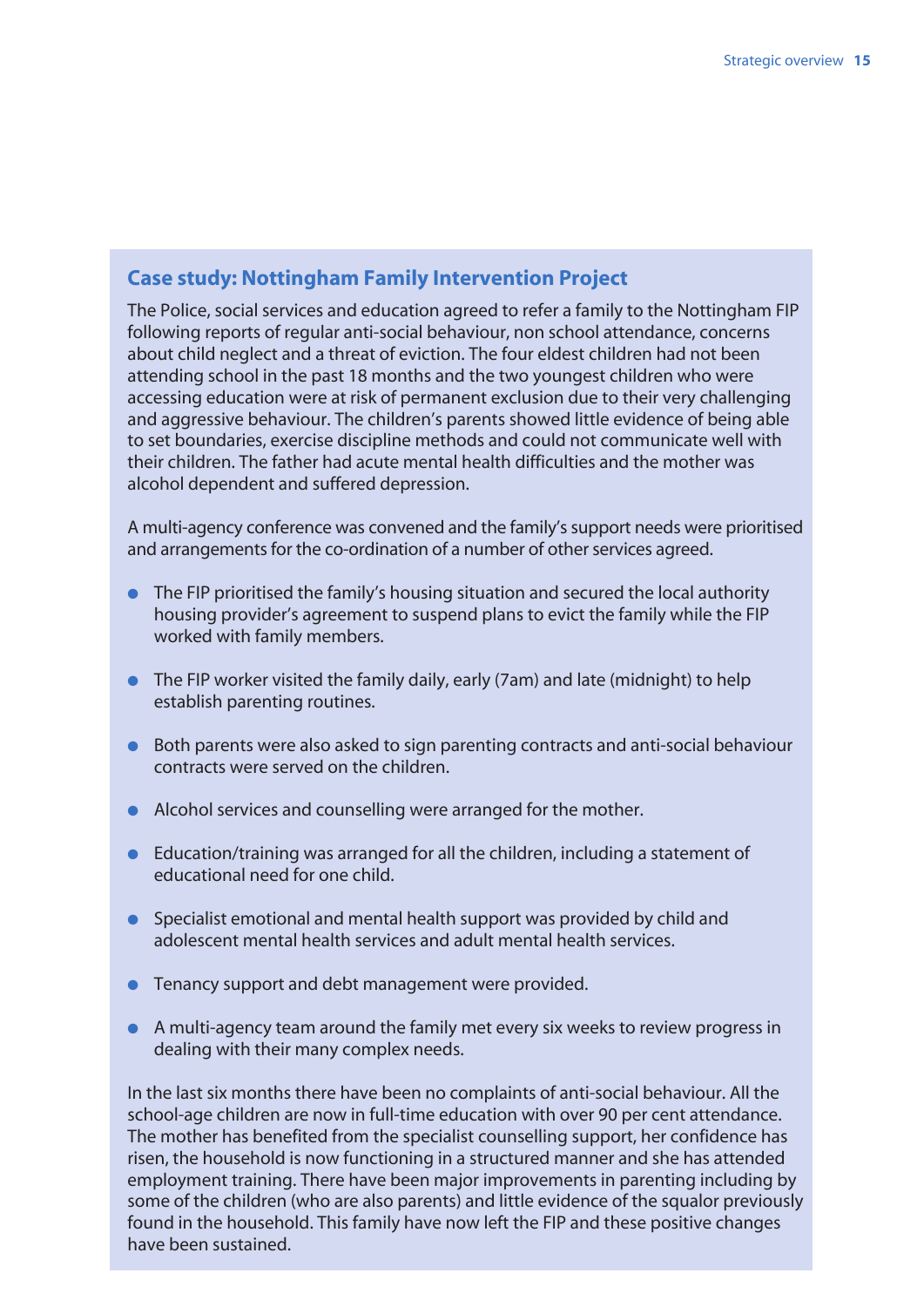# **Estimating the number of families needing intensive support**

- **19.** The Government's *Families at Risk* review estimated that around 140,000 of the 13.8 million families in England experienced at least five of the risk factors that are known to be linked to poor outcomes. The risk factors included in this analysis were:
	- no parent in the family in **work**;
	- family living in poor quality or **overcrowded housing**;
	- no parent with any **qualifications**;
	- mother with **mental health** problems;
	- at least one parent has a **long-standing limiting illness, disability or infirmity**;
	- family with **low income** (below 60 per cent median); and
	- family **cannot afford** a number of food and clothing items.
- **20.** Many other relevant risk factors which could not be included within these estimates, but which can be identified through individual and family needs assessments. These include involvement in criminal or anti-social behaviour by one or more family members, learning difficulties, drug and alcohol dependence, a history of or current domestic violence, or long-term unemployment.
- **21.** At any one time a minority of these families are experiencing such severe problems that intensive support of the kind provided by FIPs is needed. The extra funding allocated to all local authorities is intended to ensure that 20,000 families are able to receive FIP support by 2011 alongside much wider availability of parenting programmes and one-to-one support.
- **22.** Expanding these services is a significant challenge for local authorities despite the extra funding which is now available. It means recruiting staff with a sound understanding of the skills to support families and a significant commitment from strategic managers to bring local services 'to the table' and sustain the involvement of both families and the agencies in the agreed intervention programme.
- **23.** Equally important is the role of Children's Trust partners including mainstream local authority, health and criminal justice services and frontline services like schools, GPs and Sure Start Children's Centres in identifying families which are experiencing serious problems and ensuring that they get the support they need to prevent their situation worsening.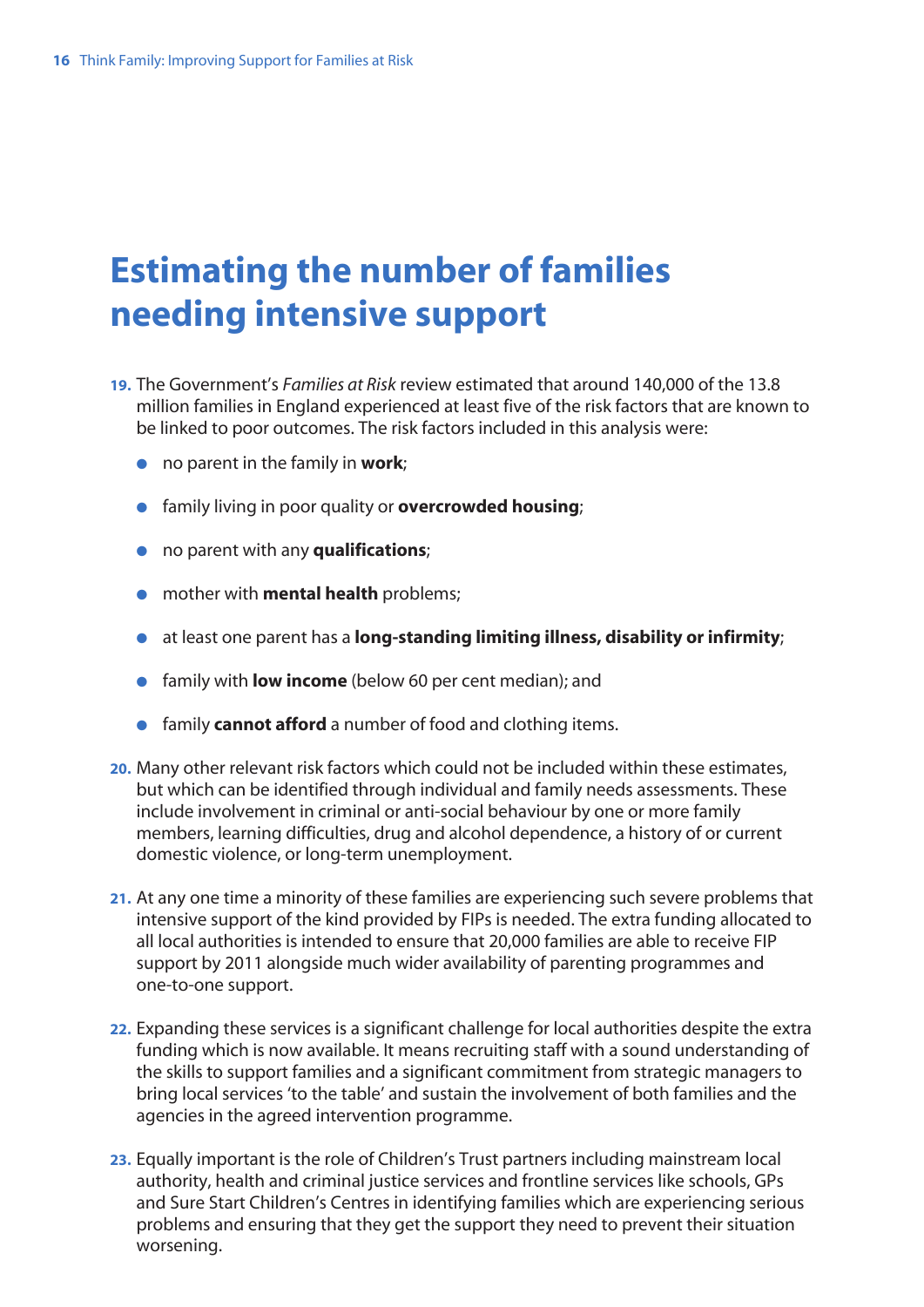### **Community beat officer's testimony: "I don't know what you've done, but it's marvellous" (real names not used)**

At the point of referral to the FIP, Jane, a single mother with three children, was described by the local neighbourhood community beat officer as having *"gone off the rails"*. No single agency *"had taken ownership of the problem"* and as a result the family had *"fallen through the net"*.

The problem behaviour started when Jane moved into private rented accommodation located in a neighbourhood with a 'good reputation'. Her eldest daughter, who was pregnant, was in a violent relationship with a drug dealer; her younger daughter was exhibiting poor behaviour at school and was bullying others. Jane's son, who was suspected of taking part in a number of thefts and burglaries, had spent some time in care. When he returned to live with the family he did not get on with Jane's new partner and as a result Jane's partner moved out. This event was described by the community beat officer as *"sending Mum into turmoil. She ended up not going to work. Started drinking, having parties, trying to get another fella really, having people around".* Shortly afterwards, Jane's eldest daughter lost her baby due to a cot death. Over 18 months numerous complaints were made about noisy parties, allegations of drug dealing from the premises, reports of people threatening neighbours with baseball bats, and cars coming and going at all times of day and night.

At the point of referral to the FIP, the neighbours, who were described as *"highly motivated educated people"*, had made numerous reports to the police, the local MP, and the local paper and wanted the family moved. The project worker worked closely with each member of the family to address the underlying problems. Jane was provided with support in developing parenting routines and structures; her son was assisted in getting a job as a Youth Training Service mechanic and was helped with budgeting skills; a system of rewards was established to address the younger daughter's aggressive and bullying behaviour.

Following six months of intensive work with the project the changes that were achieved were remarkable and resulted in neighbours writing to the local beat officer saying: *"I don't know what you've done, but it's marvellous."*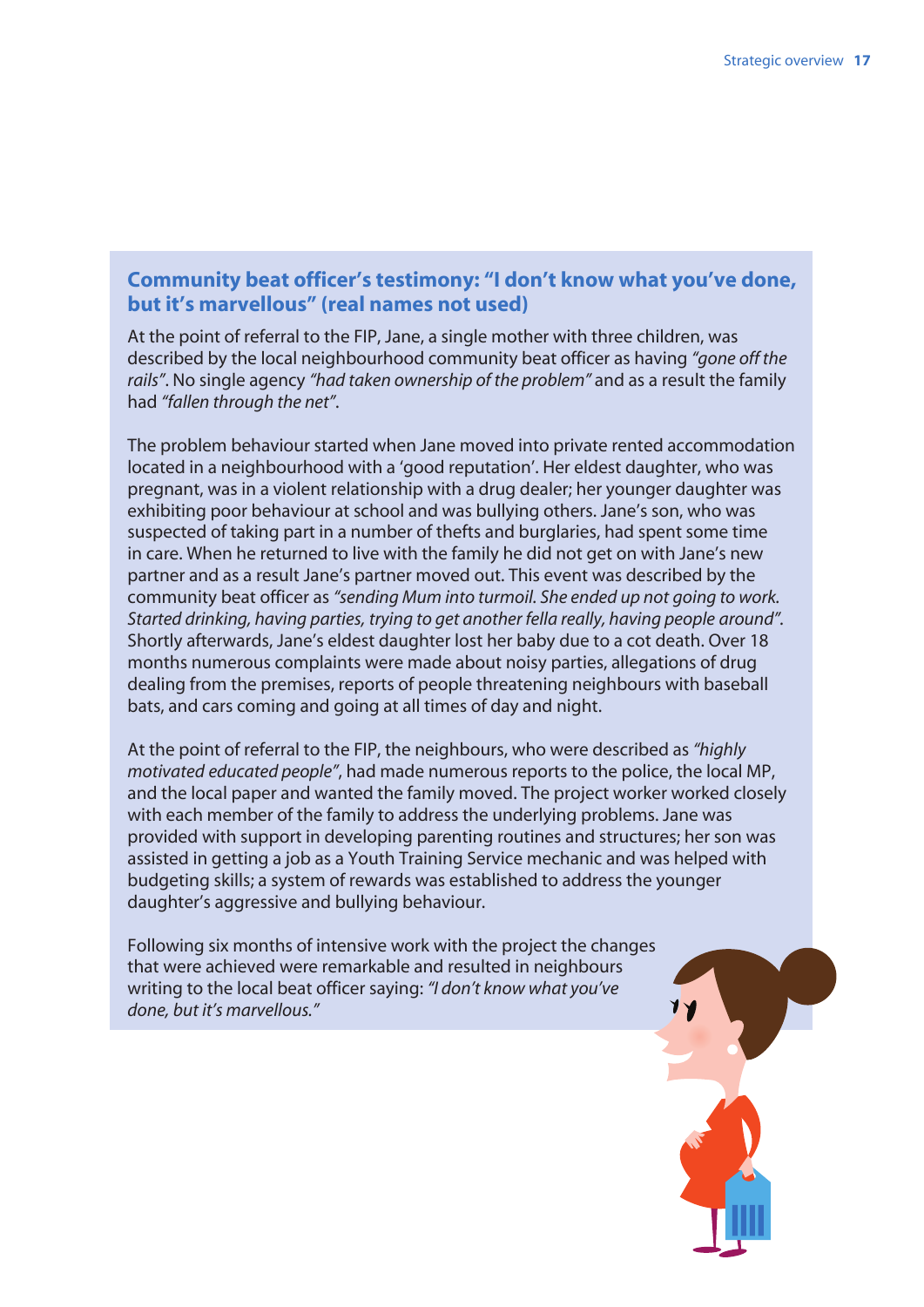# **Think Family and safeguarding and promoting children's welfare**

- **24.** *Think Family* practice and philosophy means helping parents/families secure better outcomes for their children through more effective and better co-ordinated interventions by adults', young people's and children's services.
- **25.** Targeted *Think Family* services involve systematic contact with the families. One consequence of this close involvement, and in many cases of visiting the home frequently, is that children who are suffering, or are likely to suffer, harm can be identified and safeguarded earlier than might have otherwise occurred.
- **26.** All staff including those working with adults have a responsibility to notify children's social care services when they suspect a child may be suffering or is likely to suffer significant harm. This should be done by following the local safeguarding children procedures.

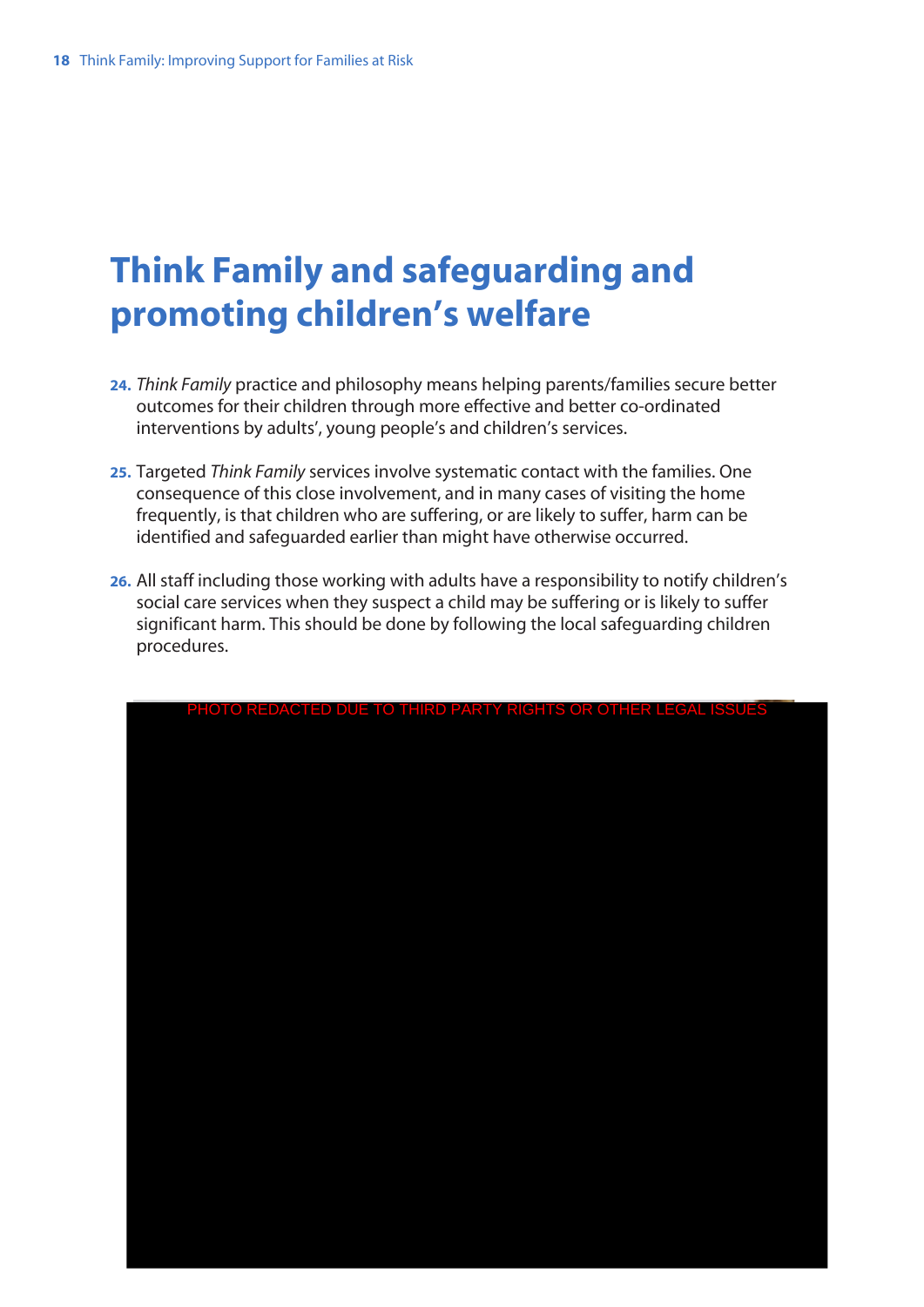# **Target setting and commissioning for Think Family**

- **27.** Many national indicators and local targets can be delivered through the better co-ordination and targeting of services to families. *Think Family* approaches encourage adults', children's and families' services to identify targets and activities which could be better achieved in this way.
- **28.** There are a range of different service models which support this approach. These include enhanced multi-agency working between adults' and children's services, the identification and referral of families and individuals at risk, joint services responsible for meeting both adult and child outcomes (mental health or substance misuse services for example), or new services such as FIPs which target intensive support for the families at most risk of poor outcomes.
- **29.** Implementing *Think Family* practice depends on breaking down professional barriers and achieving changes in culture so that all practitioners see their clients in the context of their family and are willing to work with other service providers to help ensure better outcomes for a number of family members where this is in their own client's interest. This needs leadership and commitment across a wide range of local partnerships and a workforce change programme to ensure the skills, referral arrangements and service protocols are in place and operating 'on the ground'.

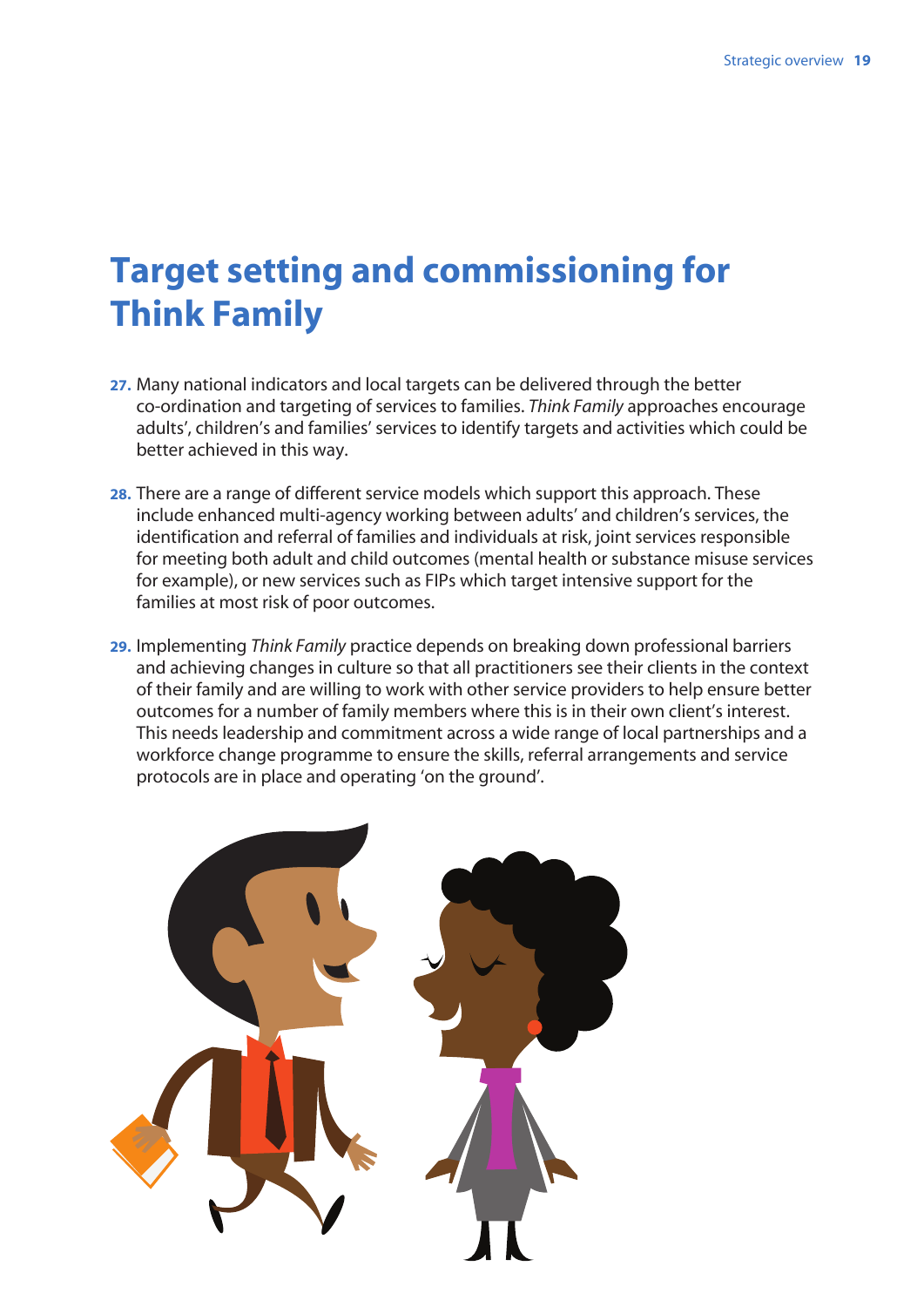# **Resources, grant requirements and monitoring**

**30.** Funding is available for all local authorities from April 2009 to March 2011 to:

- Implement *Think Family* **reforms** to local authority and health service systems and services, including more effective ways of working between children's, young people's and adults' services and co-ordinating the support offered to both children, young people and adults in the families most at risk.
- Set up a **Youth Crime FIP (YCFIP)** to provide intensive support to families in the greatest difficulty with children at risk of offending.
- Offer **Parenting Early Intervention Programme (PEIP)** to mothers and fathers of children (aged 8–13) at risk of poor outcomes to improve their parenting skills.
- Continue to provide **Parenting Experts and Practitioners** as announced in *Children's Plan: Building brighter futures* published December 2007.

Details on the *Think Family* grant can be found at: www.dcsf.gov.uk/everychildmatters/ strategy/parents/ID91askclient/localauthority/fundingforparents/

In addition:

- 15 local authorities are continuing to receive additional funding for **Family Pathfinders.** They are Bolton, Gateshead, Islington, Leeds, Somerset, Sunderland, Brighton and Hove, Westminster, Salford, Southampton, Blackpool, Walsall, Warrington, Southend and Durham. Bolton, Gateshead, Islington, Leeds, Somerset and Sunderland are six **Extended Family Pathfinders for young carers**.
- 77 local authorities are continuing to receive additional funding for **Respect Parenting Practitioners (RPP)**.
- 67 local authorities are continuing to receive additional funding for **anti-social behaviour FIPs (ASB FIPs)**.
- 12 local authorities are receiving additional funding for **Child Poverty FIPs (CP FIPs)**.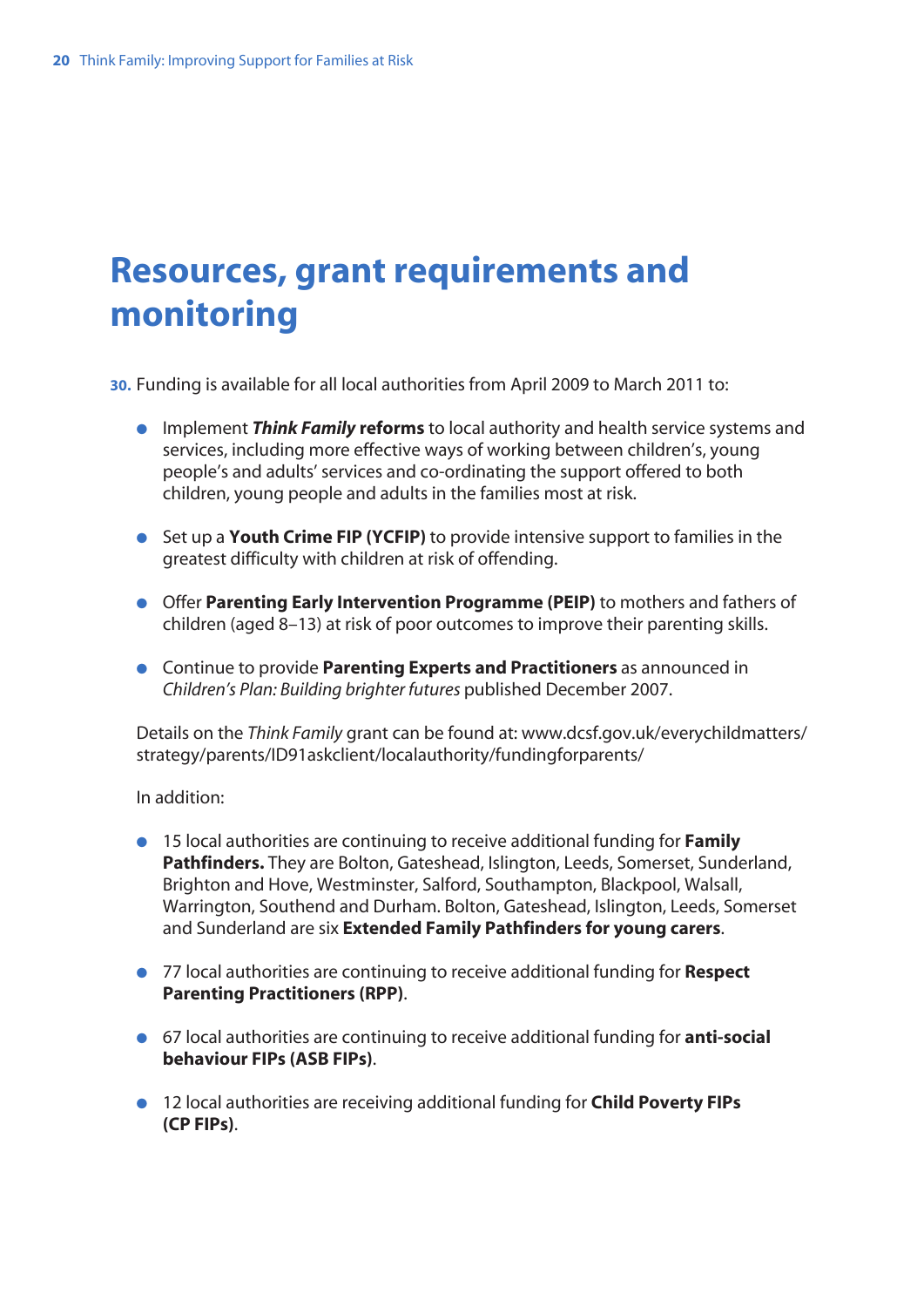# **Measurement of success**

- **31.** Local authorities in receipt of funding have been asked to record the following information:
	- number of families receiving intensive outreach support in their own homes, dispersed tenancy or residential block through a FIP (including YCFIP and where applicable ASB FIP or CP FIP);
	- number of families supported through the PEIP;
	- number of families supported by a Parenting Experts or Practitioner (including RPPs where applicable); and
	- Parenting Commissioners have been asked to submit six-monthly monitoring reports containing this information. FIPs also provide monitoring data for each family they work with on an online information system run by the National Centre for Social Research. Family Pathfinder areas contribute to a national evaluation process. Data collected from these sources will be made available in different forms to help local commissioners and service providers monitor local provision and performance.

PHOTO REDACTED DUE TO THIRD PARTY RIGHTS OR OTHER LEGAL II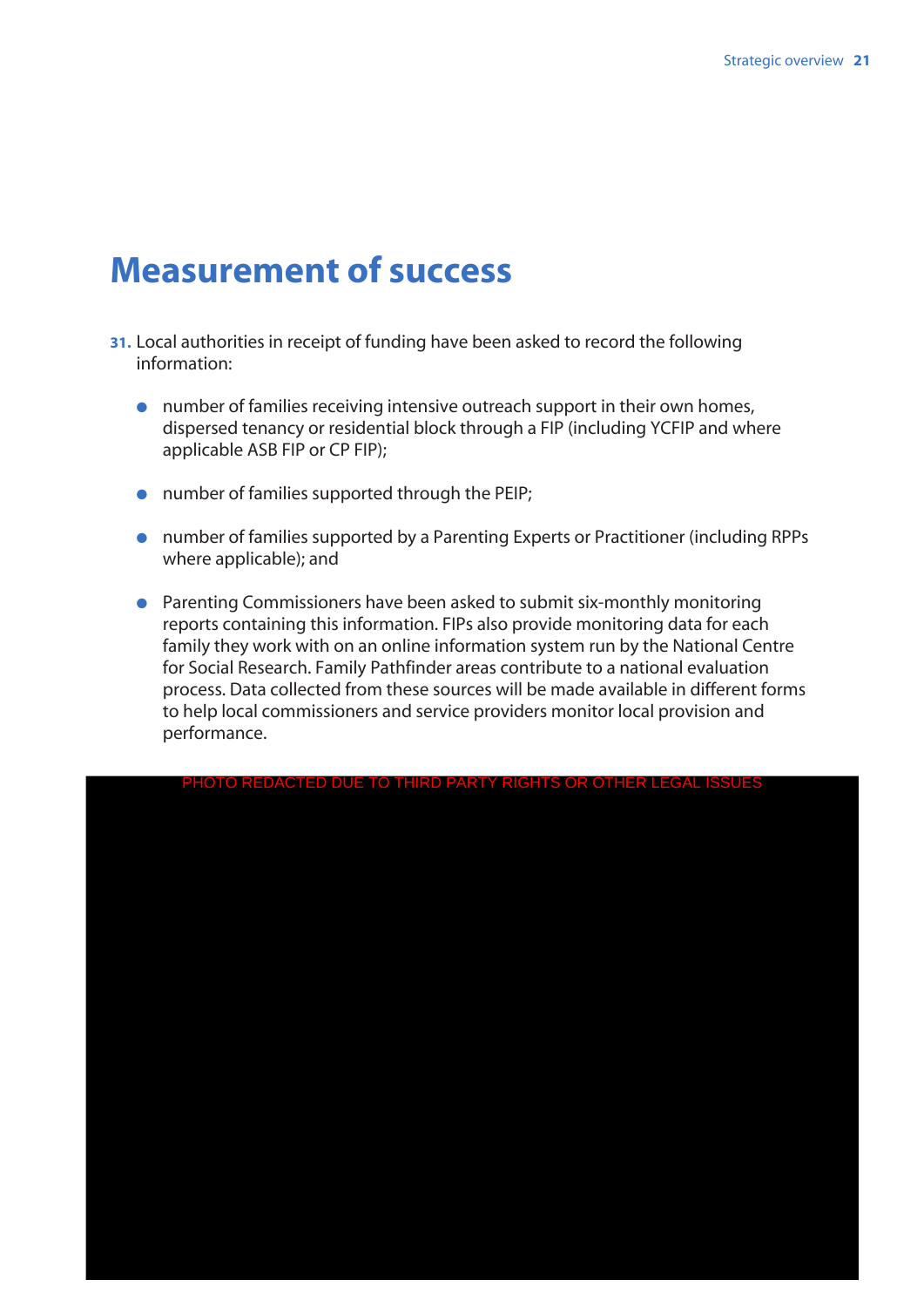# **Support**

- **32.** Tailored support is available to all local authorities from DCSF's Families Delivery Team to help implement *Think Family* reforms and set up targeted parent and family services. The team is made up of practitioners who have experience in effective ways of working with families at risk and of supporting local authorities in improving their practice.
- **33.** The Families Delivery Team uses monitoring data collected from local authorities to target their work on those areas or services requiring most support. They also collect and disseminate examples of effective practice and invite key local authority staff to participate in training events and networking activities.
- **34.** The Team works alongside:
	- Government Office Parenting Leads;
	- the Youth Taskforce to support the implementation of Youth Crime Action Plan commitments; and
	- the National Treatment Agency for Substance Misuse to improve the response of family and treatment services to parents and families affected by substance misuse problems.

**35.** For further information contact Gill Strachan, email: gill.strachan@dcsf.gsi.gov.uk

# PHOTO REDACTED DUE TO THIRD PARTY RIGHTS OR OTHER LEGAL ISSUES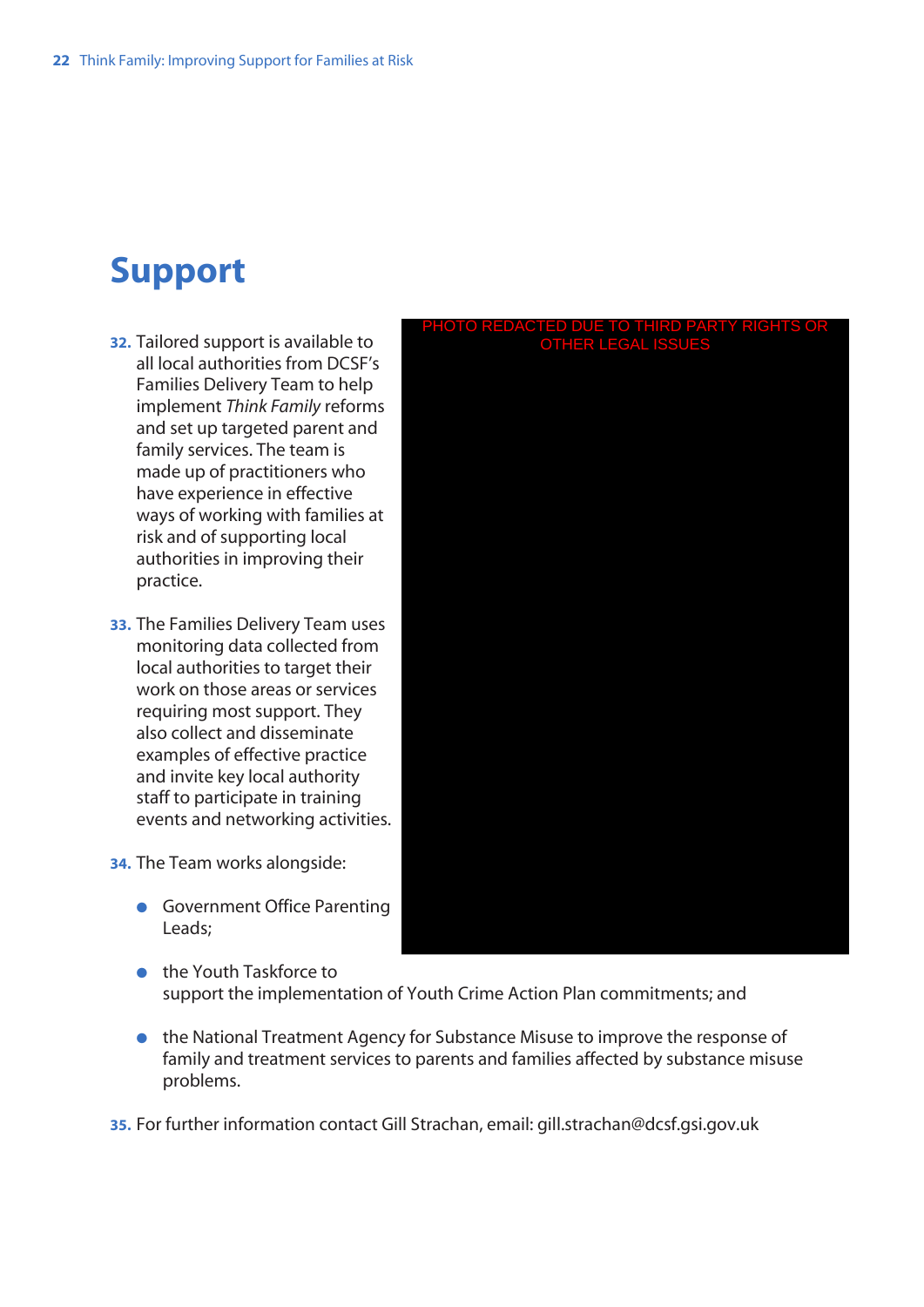# **Annex – Relevant Government Plans and Strategies**

*See Think Family Toolkit Bibliography for web links:*

### *Carers at the heart of 21st century families and communities: a caring system on your side, a life of your own* **(2008)**

The carers' strategy sets out the Government's short-term agenda and long-term vision for the future care and support of carers.

### *Child Poverty Strategy* **(1999 – present)**

In 1999, the Government announced its aim to eradicate child poverty by 2020. Since this commitment to eradicate child poverty was announced, good progress has been made. In 2009, the Government will introduce a UK-wide piece of legislation to further progress tackling child poverty. The intention of legislation is to provide a clear framework for national and devolved governments, as well as regionally and locally, to tackle both the causes and consequences of inter-generational poverty.

### *Children's Plan* **(2007)**

In order to make this country the best place in the world for children and young people to grow up, the Children's Plan sets out how the Department for Children, Schools and Families is going to achieve that – by putting the needs of families, children and young people at the centre of everything we do.

### *Drugs Strategy* **(2008–18)**

The ten-year drug strategy (2008–18) aims to restrict the supply of illegal drugs and reduce the demand for them. It focuses on protecting families and strengthening communities. This includes protecting communities through tackling drug supply, drug-related crime and anti-social behaviour; preventing harm to children, young people and families affected by drug misuse; delivering new approaches to drug treatment and social re-integration; and public information campaigns, communications and community engagement.

### *Every Child Matters* **(2003)**

Alongside the formal response to the death of Victoria Climbié, the Government published the Green Paper *Every Child Matters* (ECM). In 2004 the Children Act became law. This legislation is the legal underpinning for ECM which sets out the Government's approach to the well-being of children and young people from birth to age 19.

### *Families at Risk Review* **(2008)**

The final report, *Think Family: Improving the Life Chances of Families at Risk*, was published in January 2008. It sets out a vision for a local system that improves the life chances of families at risk and helps to break the cycle of disadvantage. It outlines the key characteristics of a system that thinks family at all levels, from governance to the frontline.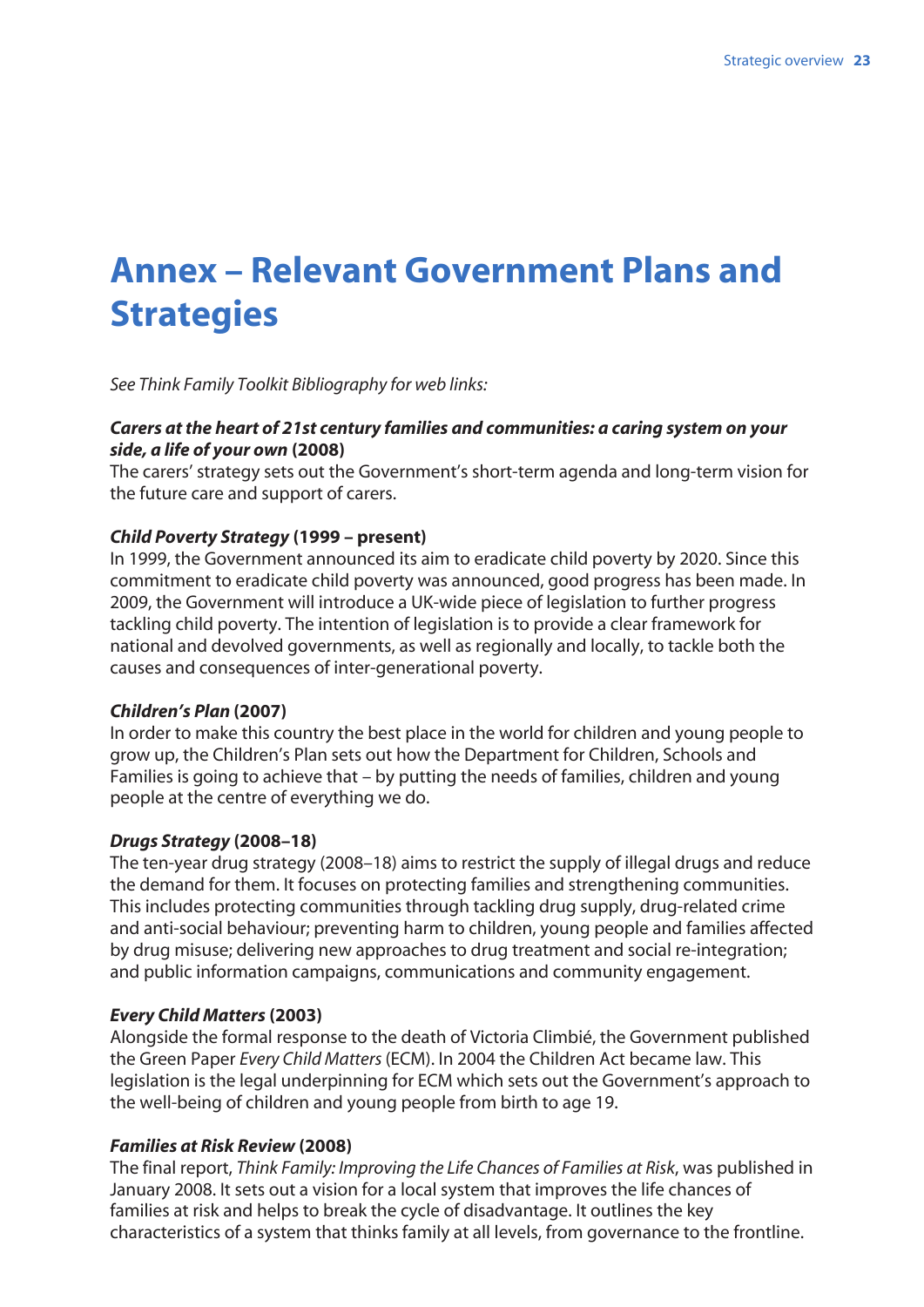### *Healthy lives, brighter futures – the strategy for children and young people's health* **(2009)**

Presents the Government's strategy for children's health and well-being. It sets out how Government will build on progress through world class outcomes, high quality services and improve the experience of the children and families using health and other services and reduce health inequalities.

### *Reaching Out: Think Family* **(2007/08)**

The Social Exclusion Taskforce conducted the Families at Risk Review from 2007 to early 2008. This work is now being taken forward by the Department for Children, Schools and Families (DCSF), including management of the Family Pathfinder programme.

### *Respect Action Plan* **(2006)**

The *Respect Action Plan* builds on the Government's drive to tackle anti-social behaviour and reclaim communities for the law-abiding majority. It sets out a range of crossgovernment commitments aimed at tackling the causes of anti-social behaviour and ensuring strong actions to tackle it when it occurs.

### *Youth Alcohol Action Plan* **(2008)**

A comprehensive plan to stop young people drinking in public by helping them make the right decisions about alcohol; and provide clear information to parents and young people about the risks of early drinking.

### *Youth Crime Action Plan* **(2008) and Youth Crime Action Plan: One Year On (2009)**

The *Youth Crime Action Plan*, a trilateral Government programme involving the Home Office, Ministry if Justice and DCSF to tackle youth crime with a triple track approach of tough enforcement, non-negotiable support and early intervention.

### *Youth Taskforce Action Plan* **(2008)**

The *Youth Taskforce Action Plan* sets out a strong package of actions and funding to improve outcomes for young people and tackle anti-social behaviour.